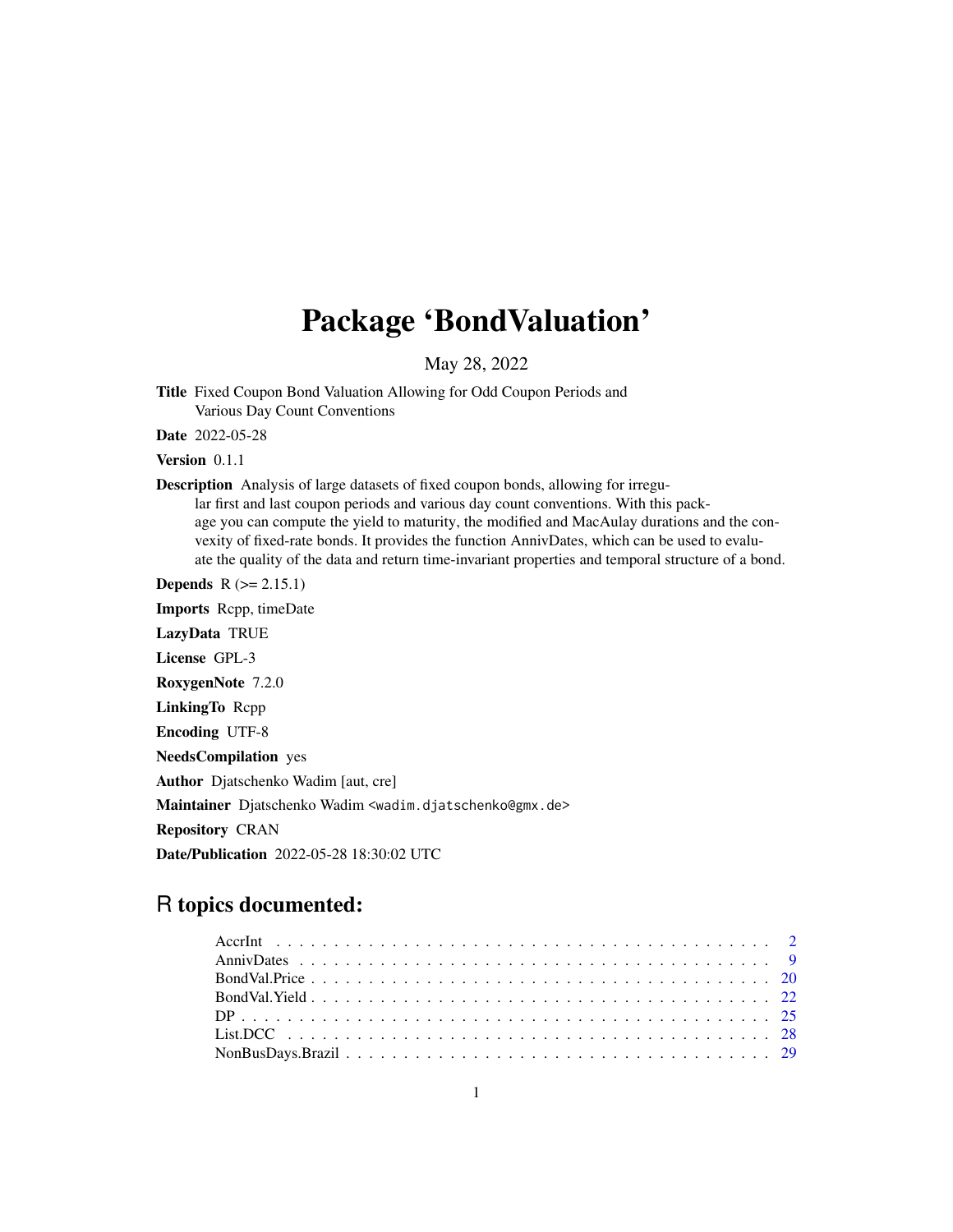<span id="page-1-0"></span>

|       | SomeBonds2016 $\ldots$ , $\ldots$ , $\ldots$ , $\ldots$ , $\ldots$ , $\ldots$ , $\ldots$ , $\ldots$ , $\ldots$ , $\ldots$ , $\ldots$ , $\frac{31}{21}$ |  |  |  |  |  |  |  |  |  |  |  |  |  |  |  |  |
|-------|--------------------------------------------------------------------------------------------------------------------------------------------------------|--|--|--|--|--|--|--|--|--|--|--|--|--|--|--|--|
| Index |                                                                                                                                                        |  |  |  |  |  |  |  |  |  |  |  |  |  |  |  |  |

AccrInt *AccrInt (calculation of accrued interest)*

#### Description

AccrInt returns the amount of interest accrued from some starting date up to some end date and the number of days of interest on the end date.

#### Usage

```
AccrInt(
  StartDate = as.Date(NA),
 EndDate = as.Date(NA),
 Coup = as.numeric(NA),
 DCC = as.numeric(NA),RV = as.numeric(NA),
 CpY = as.numeric(NA),
 Mat = as.Date(NA),
 YearNCP = as.Date(NA),
 EOM = as.numeric(NA),DateOrigin = as.Date("1970-01-01"),
  InputCheck = 1
)
```
#### Arguments

| StartDate  | Calendar date on which interest accrual starts. Date class object with format<br>"%Y-%m-%d". (required)                                         |  |  |  |  |  |  |
|------------|-------------------------------------------------------------------------------------------------------------------------------------------------|--|--|--|--|--|--|
| EndDate    | Calendar date up to which interest accrues. Date class object with format "%Y-<br>$%m-\%d$ ". (required)                                        |  |  |  |  |  |  |
| Coup       | Nominal interest rate per year in percent. (required)                                                                                           |  |  |  |  |  |  |
| DCC        | The day count convention for interest accrual. (required)                                                                                       |  |  |  |  |  |  |
| <b>RV</b>  | The redemption value of the bond. Default: 100.                                                                                                 |  |  |  |  |  |  |
| CpY        | Number of interest payments per year (non-negative integer; element of the set<br>$\{1,2,3,4,6,12\}$ . Default: 2.                              |  |  |  |  |  |  |
| Mat        | So-called "maturity date" i.e. date on which the redemption value and the final<br>interest are paid. Date class object with format "%Y-%m-%d". |  |  |  |  |  |  |
| YearNCP    | Year figure of the next coupon payment date after EndDate.                                                                                      |  |  |  |  |  |  |
| EOM        | Boolean indicating whether the bond follows the End-of-Month rule.                                                                              |  |  |  |  |  |  |
| DateOrigin | Determines the starting point for the daycount in "Date" objects. Default: "1970-<br>$01-01$ ".                                                 |  |  |  |  |  |  |
| InputCheck | If 1, the input variables are checked for the correct format. Default: 1.                                                                       |  |  |  |  |  |  |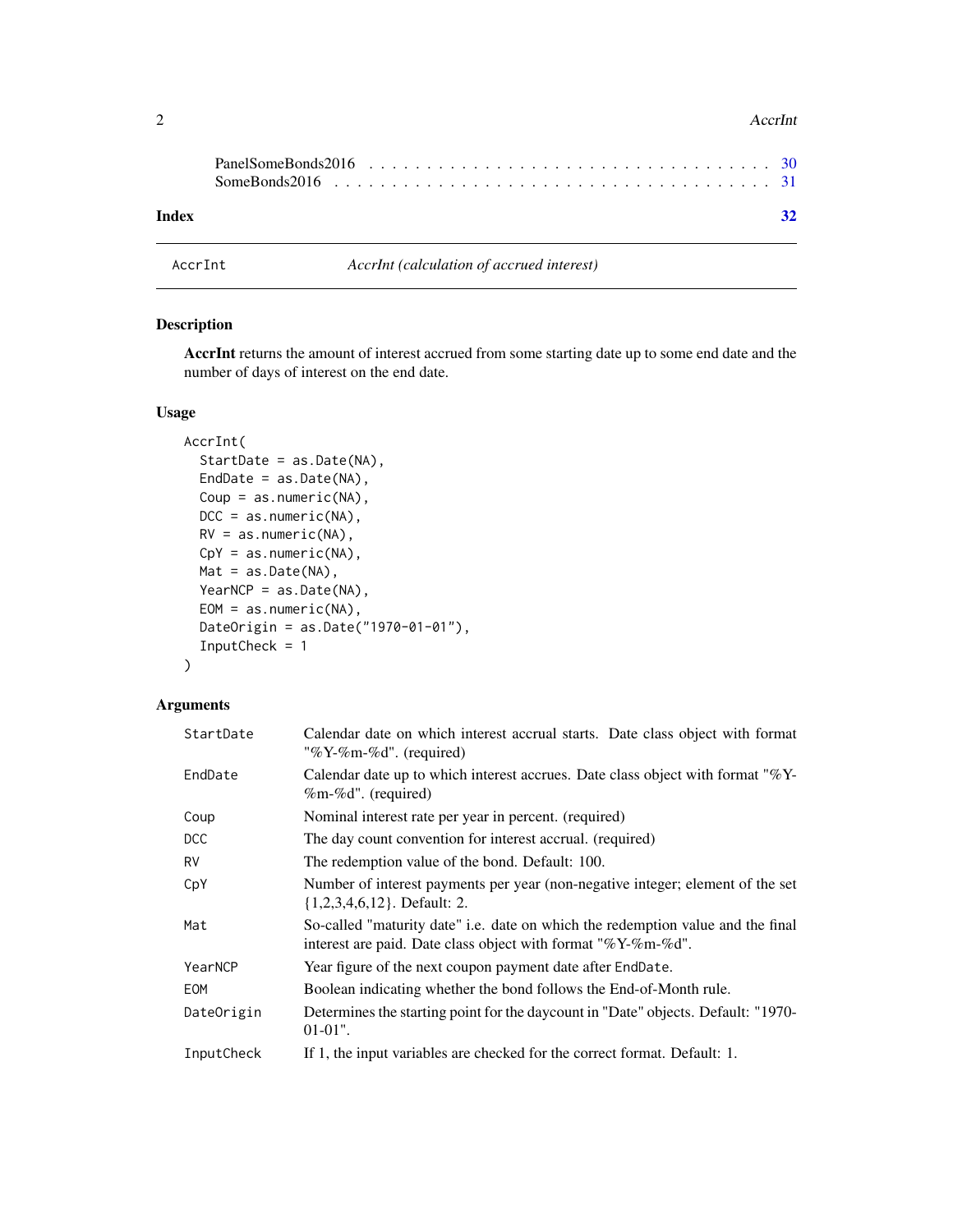## Details

| DCC.                     | required input                                       |
|--------------------------|------------------------------------------------------|
| 1,3,5,6,8,10,11,12,15,16 | StartDate, EndDate, Coup, DCC, RV                    |
| 2.14                     | StartDate, EndDate, Coup, DCC, RV, CpY, EOM          |
|                          | StartDate, EndDate, Coup, DCC, RV, CpY, EOM, YearNCP |
|                          | StartDate, EndDate, Coup, DCC, RV, Mat               |
| 9.13                     | StartDate, EndDate, Coup, DCC, RV, EOM               |
|                          |                                                      |

Assuming that there is no accrued interest on StartDate the function AccrInt computes the amount of interest accrued up to EndDate under the terms of the specified day count convention DCC. The function returns a list of two numerics AccrInt, and DaysAccrued. If InputCheck = 1 the input variables are checked for the correct format. The core feature of this function is the proper handling of the *day count conventions* presented below. The type of the day count convention determines the amount of the accrued interest that has to be paid by the buyer in the secondary market if the settlement takes place between two coupon payment dates.

- Many different day count conventions are used in the market. Since there is no central authority that develops these conventions there is no standardized nomenclature. The tables below provide alternative names that often are used for the respective conventions. Type View(List.DCC) for a list of the day count methods currently implemented.
- Detailed descriptions of the conventions and their application may be found in Djatschenko (2018), and the other provided references.

#### Day Count Conventions

-

#### Actual/Actual (ISDA)

| DCC.        |                                           |
|-------------|-------------------------------------------|
| other names | Actual/Actual, Act/Act, Act/Act (ISDA)    |
| references  | ISDA (1998); ISDA (2006) section 4.16 (b) |

#### Actual/Actual (ICMA)

| DCC.        |  |                                       |
|-------------|--|---------------------------------------|
|             |  |                                       |
| other names |  | Actual/Actual (ISMA), Act/Act (ISMA), |
|             |  | Act/Act (ICMA), ISMA-99               |
|             |  |                                       |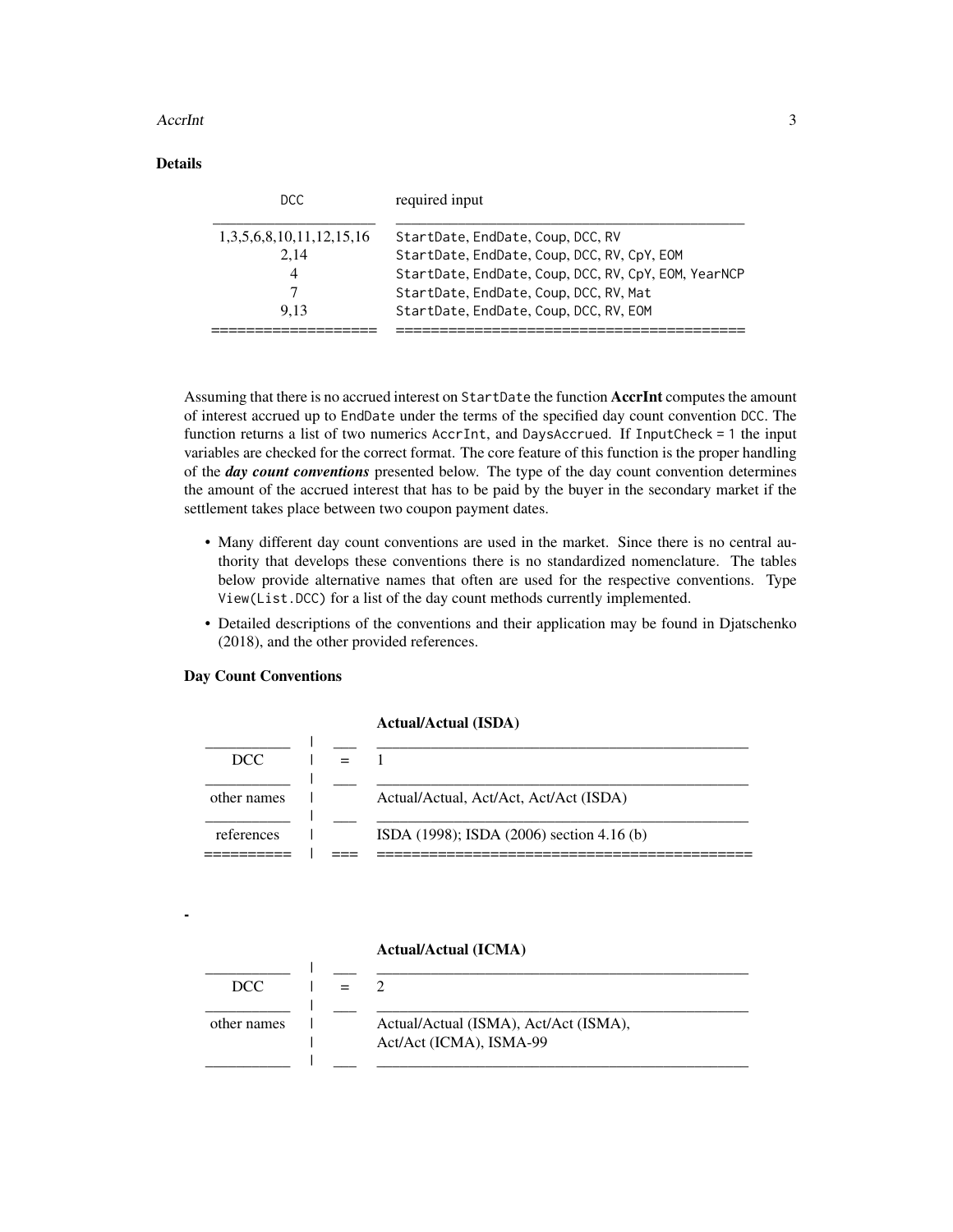|            | ____ |                                                 |
|------------|------|-------------------------------------------------|
|            |      | SWX (2003)                                      |
| references |      | ICMA Rule $251$ ; ISDA (2006) section 4.16 (c); |

## **Actual/Actual (AFB)**

| DCC.        |  |                                                                                    |
|-------------|--|------------------------------------------------------------------------------------|
| other names |  | AFB Method, Actual/Actual (Euro),<br>Actual/Actual AFB FBF, ACT/365-366 (leap day) |
| references  |  | ISDA (1998); EBF (2004)                                                            |

## Actual/365L

| DCC.        |  |                           |
|-------------|--|---------------------------|
| other names |  | Act/365-366, ISMA-Year    |
| references  |  | ICMA Rule 251; SWX (2003) |

#### 30/360

|             |  | MSRB (2017) Rule G-33            |
|-------------|--|----------------------------------|
| references  |  | ISDA $(2006)$ section 4.16 (f);  |
| other names |  | 360/360, Bond Basis, 30/360 ISDA |
| DCC.        |  |                                  |

## 30E/360

| n y s |  |  |
|-------|--|--|

 $\blacksquare$ 

 $\mathcal{L}_{\mathcal{A}}$ 

 $\mathbb{Z}^2$ 

 $\blacksquare$ 

 $\overline{a}$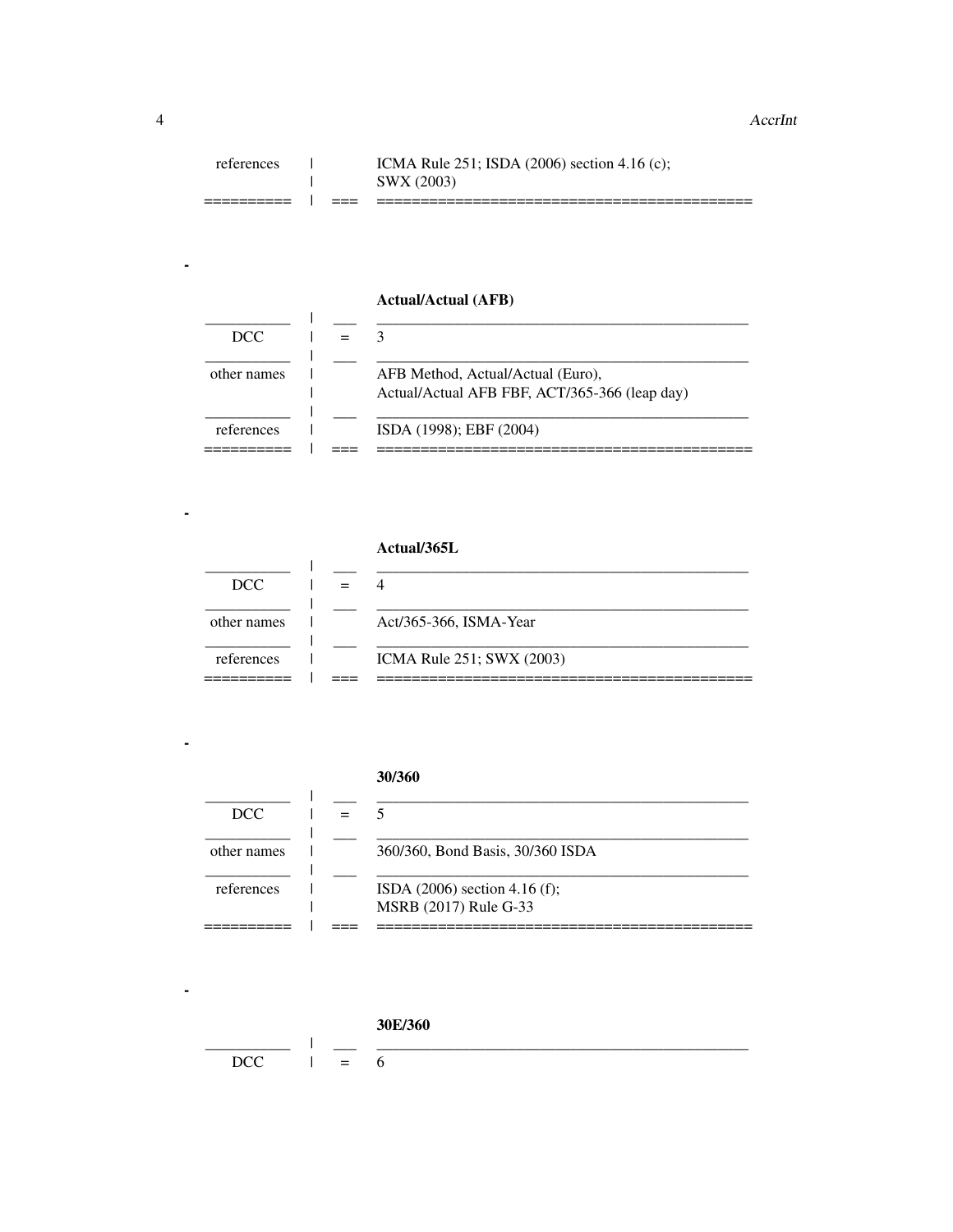L.

 $\blacksquare$ 

 $\blacksquare$ 

 $\blacksquare$ 

| other names | Eurobond Basis, Special German (30S/360),<br>ISMA-30/360        |
|-------------|-----------------------------------------------------------------|
| references  | ICMA Rule 251; ISDA $(2006)$ section 4.16 $(g)$ ;<br>SWX (2003) |
|             |                                                                 |

## 30E/360 (ISDA)

 $\mathbf{I}$ 

 $\mathbf{I}$ 

| DCC.        |                                |
|-------------|--------------------------------|
| other names | none                           |
| references  | ISDA $(2006)$ section 4.16 (h) |

## 30/360 (German)

| DCC.        |                                          |
|-------------|------------------------------------------|
| other names | 360/360 (German Master); German (30/360) |
| references  | EBF (2004); SWX (2003)                   |

## 30/360 US

| DCC.        |                                    |
|-------------|------------------------------------|
| other names | 30/360, US (30U/360), 30/360 (SIA) |
| references  | Mayle (1993); SWX (2003)           |

Actual/365 (Fixed)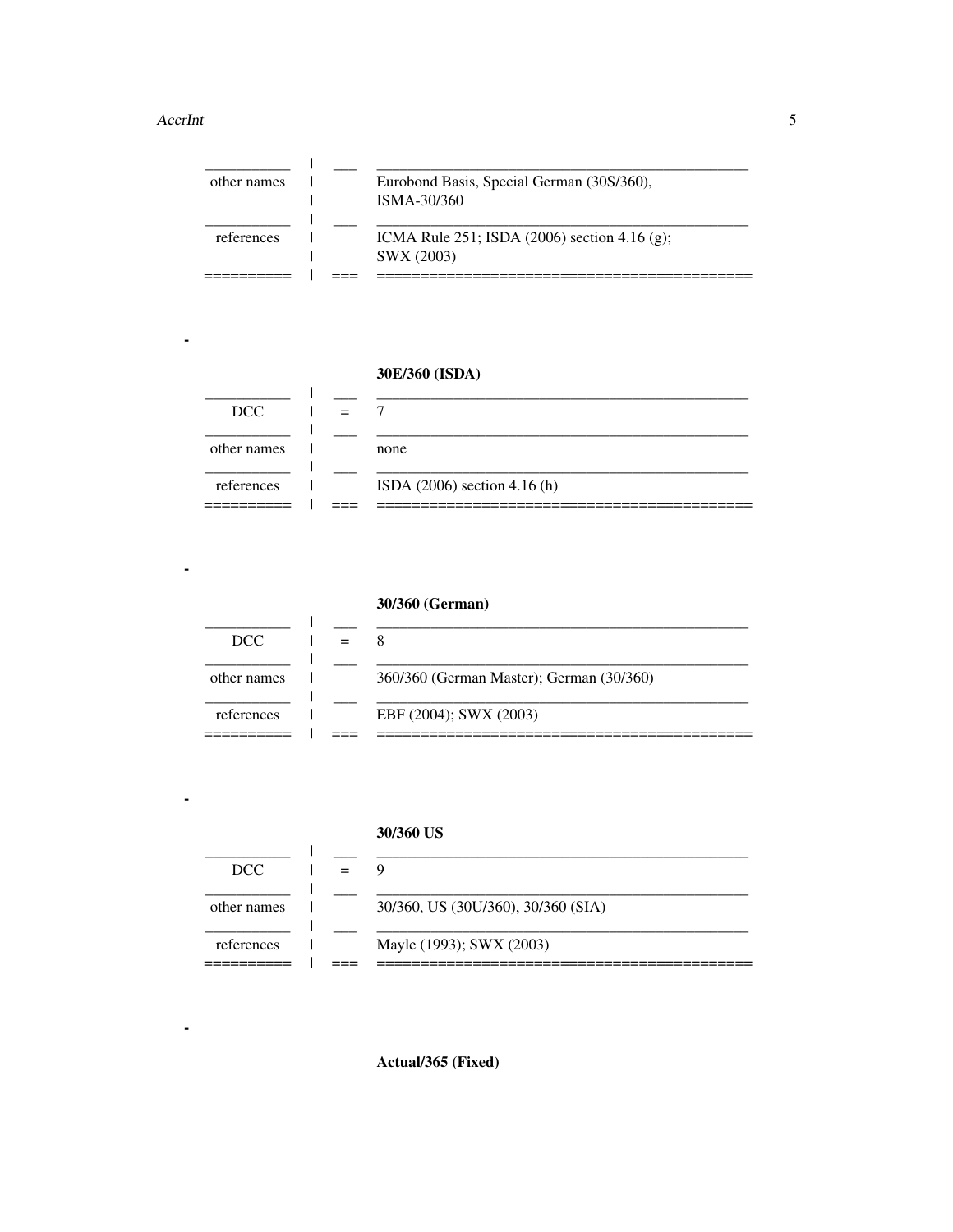| DCC.        |  |                                                 |
|-------------|--|-------------------------------------------------|
| other names |  | Act/365 (Fixed), A/365 (Fixed), A/365F, English |
| references  |  | ISDA (2006) section 4.16 (d); SWX (2003)        |

## Actual(NL)/365

 $\mathbf{I}$ 

| DCC.        |                                     |
|-------------|-------------------------------------|
| other names | Act(No Leap Year)/365               |
| references  | Krgin (2002); Thomson Reuters EIKON |

|             | Actual/360                               |
|-------------|------------------------------------------|
| DCC.        | 12                                       |
| other names | Act/360, A/360, French                   |
| references  | ISDA (2006) section 4.16 (e); SWX (2003) |

## 30/365

| DCC        | $=$ |                                     |
|------------|-----|-------------------------------------|
| references |     | Krgin (2002); Thomson Reuters EIKON |

Act/365 (Canadian Bond)

 $\mathbf{r}$ 

 $\blacksquare$ 

ä,

 $\blacksquare$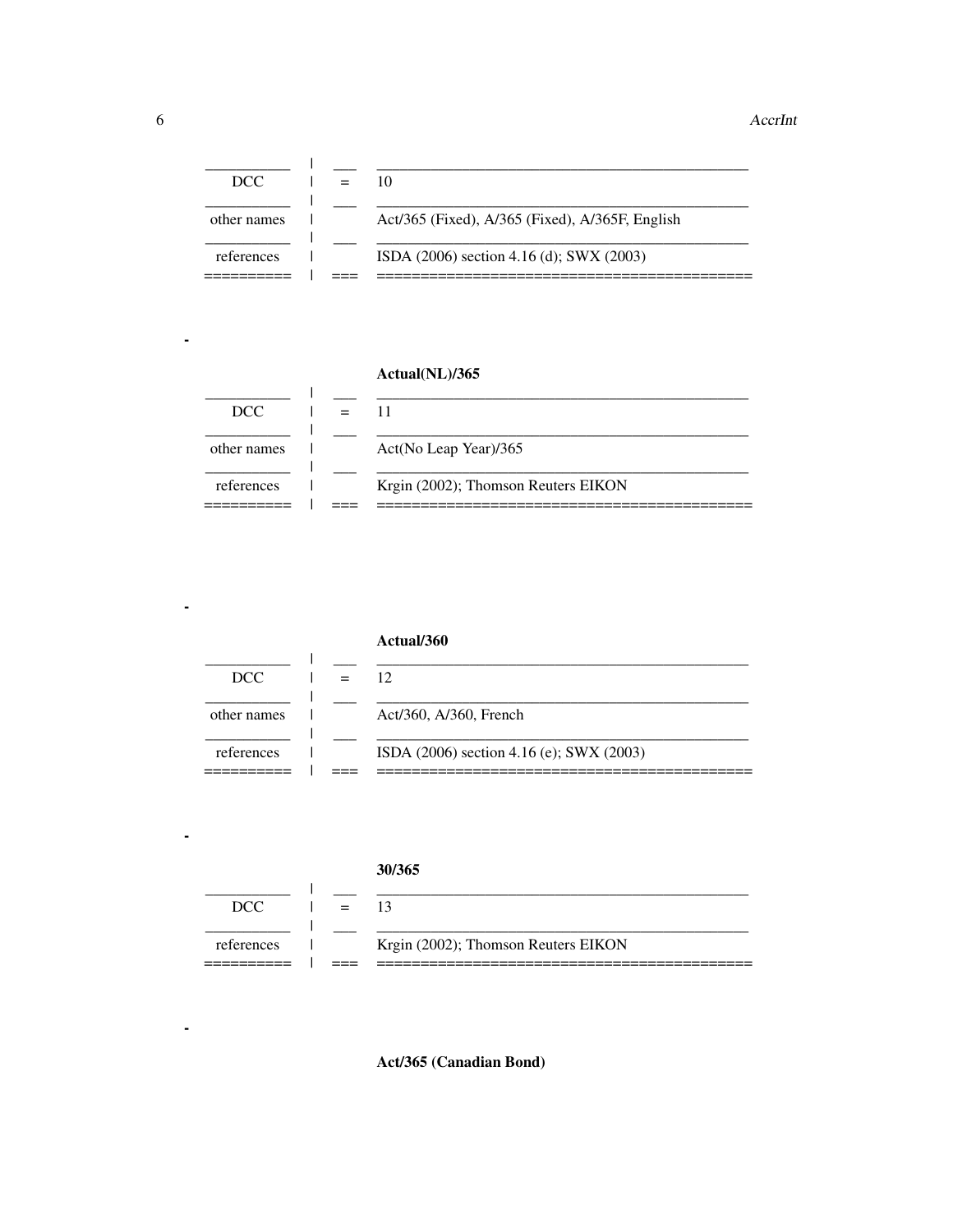-

-

| ' ז' זרו   | $\qquad \qquad \blacksquare$ |                                    |
|------------|------------------------------|------------------------------------|
|            |                              |                                    |
| references |                              | IIAC (2018); Thomson Reuters EIKON |
|            |                              |                                    |

#### Act/364

| DCC        | $=$ |                              |
|------------|-----|------------------------------|
|            |     |                              |
| references |     | <b>Thomson Reuters EIKON</b> |
|            |     |                              |

#### BusDay/252 (Brazilian)

| DCC.        |  | 16                                                       |
|-------------|--|----------------------------------------------------------|
| other names |  | BUS/252, BD/252                                          |
| references  |  | Caputo Silva et al. (2010),<br>Itau Unibanco S.A. (2017) |
|             |  |                                                          |

## -

#### Value

AccrInt Accrued interest on EndDate, given the other characteristics.

DaysAccrued The number of days of interest from StartDate to EndDate.

#### References

- 1. Banking Federation of the European Union (EBF), 2004, Master Agreement for Financial Transactions - Supplement to the Derivatives Annex - Interest Rate Transactions.
- 2. Caputo Silva, Anderson, Lena Oliveira de Carvalho, and Octavio Ladeira de Medeiros, 2010, *Public Debt: The Brazilian Experience* (National Treasury Secretariat and World Bank, Brasilia, BR).
- 3. Djatschenko, Wadim, The Nitty Gritty of Bond Valuation: A Generalized Methodology for Fixed Coupon Bond Analysis Allowing for Irregular Periods and Various Day Count Conventions (November 5, 2018). Available at SSRN: https://ssrn.com/abstract=3205167.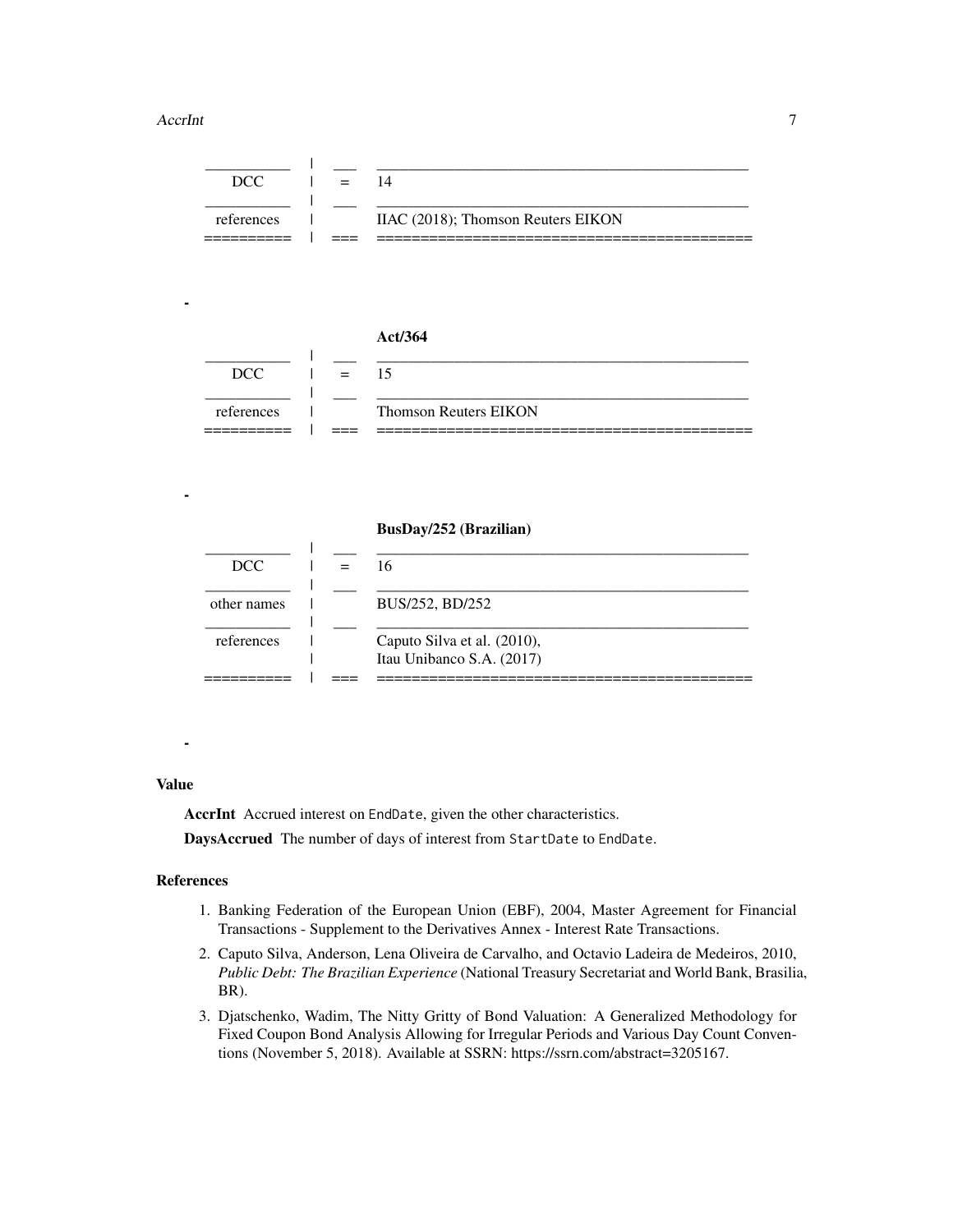- 4. International Capital Market Association (ICMA), 2010, Rule 251 Accrued Interest Calculation - Excerpt from ICMA's Rules and Recommendations.
- 5. Investment Industry Association of Canada (IIAC), 2018, Canadian Conventions in Fixed Income Markets - A Reference Document of Fixed Income Securities Formulas and Practices; Release: 1.3.
- 6. International Swaps and Derivatives Association (ISDA), Inc., 1998, "EMU and Market Conventions: Recent Developments".
- 7. International Swaps and Derivatives Association (ISDA), 2006, Inc., *2006 ISDA Definitions.*, New York.
- 8. Itau Unibanco S.A., 2017, Brazilian Sovereign Fixed Income and Foreign Exchange Markets - Handbook (First Edition).
- 9. Krgin, Dragomir, 2002, The Handbook of Global Fixed Income Calculations. (Wiley, New York).
- 10. Mayle, Jan, 1993, Standard Securities Calculation Methods: Fixed Income Securities Formulas for Price, Yield, and Accrued Interest, volume 1, New York: Securities Industry Association, third edition.
- 11. Municipal Securities Rulemaking Board (MSRB), 2017, MSRB Rule Book, Washington, DC: Municipal Securities Rulemaking Board.
- 12. SWX Swiss Exchange and D. Christie, 2003, "Accrued Interest & Yield Calculations and Determination of Holiday Calendars".

#### Examples

```
StartDate<-rep(as.Date("2011-08-31"),16)
EndDate<-rep(as.Date("2012-02-29"),16)
Coup <- rep(5.25,16)
DCC<-seq(1,16)
RV<-rep(10000,16)
CpY<-rep(2,16)
Mat<-rep(as.Date("2021-08-31"),16)
YearNCP<-rep(2012,16)
EOM<-rep(1,16)
```
DCC\_Comparison<-data.frame(StartDate,EndDate,Coup,DCC,RV,CpY,Mat,YearNCP,EOM)

```
AccrIntOutput<-apply(DCC_Comparison[,c('StartDate','EndDate','Coup','DCC',
'RV','CpY','Mat','YearNCP','EOM')],1,function(y) AccrInt(y[1],y[2],y[3],
y[4],y[5],y[6],y[7],y[8],y[9]))
# warnings are due to apply's conversion of the variables' classes in
# DCC_Comparison to class "character"
Accrued_Interest<-do.call(rbind,lapply(AccrIntOutput, function(x) x[[1]]))
Days_Accrued<-do.call(rbind,lapply(AccrIntOutput, function(x) x[[2]]))
DCC_Comparison<-cbind(DCC_Comparison,Accrued_Interest,Days_Accrued)
DCC_Comparison
```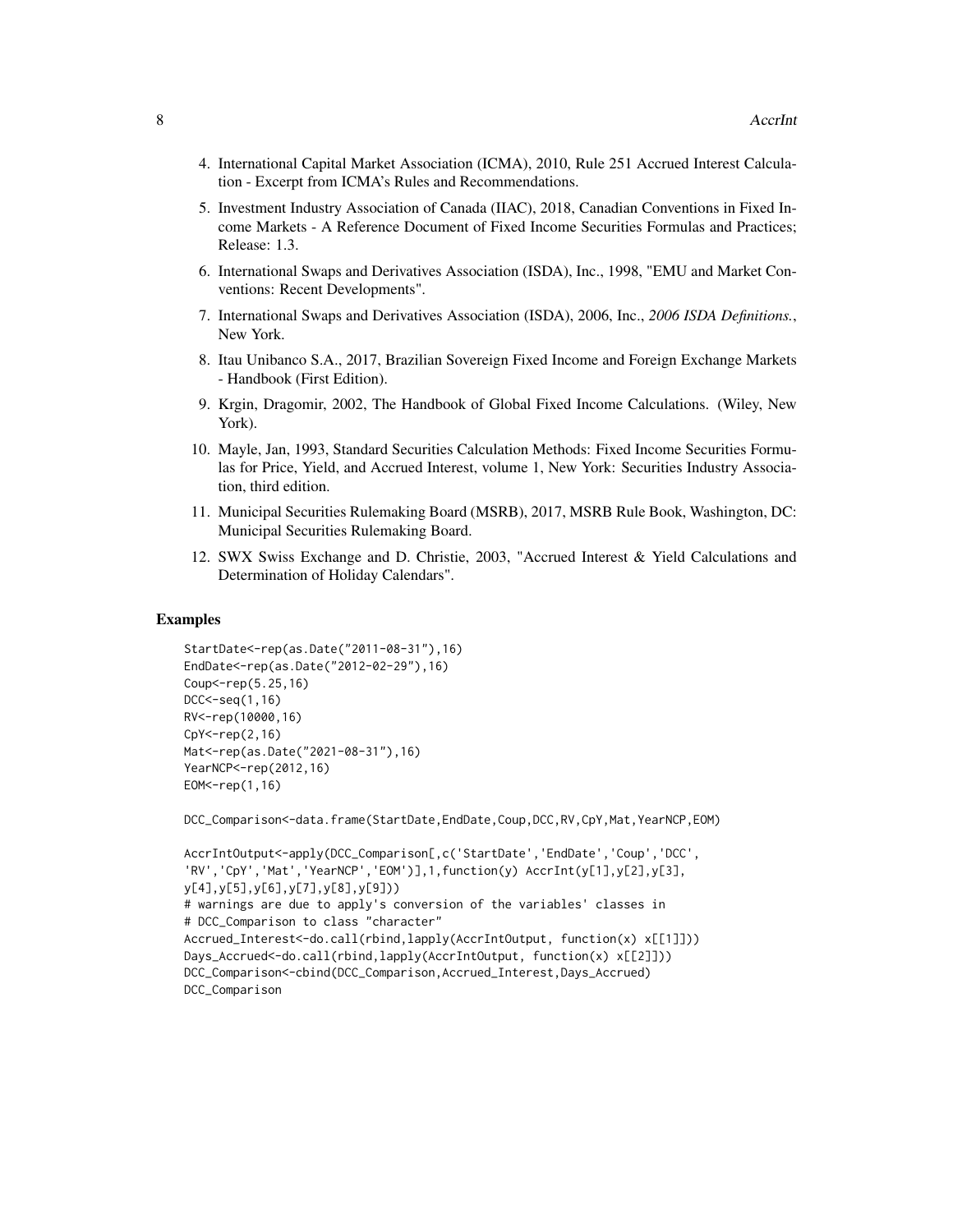<span id="page-8-0"></span>

## Description

AnnivDates returns a bond's time-invariant characteristics and temporal structure as a list of three or four named data frames.

#### Usage

```
AnnivDates(
 Em = as.Date(NA),Mat = as.Date(NA),
 CpY = as.numeric(NA),FIPD = as.Date(NA),
 LIPD = as.Date(NA),
 FIAD = as.Date(NA),
 RV = as.numeric(NA),
 Coup = as.numeric(NA),
 DCC = as.numeric(NA),EOM = as.numeric(NA),
 DateOrigin = as.Date("1970-01-01"),
  InputCheck = 1,
  FindEOM = FALSE,
 RegCF.equals = 0)
```
## Arguments

| Em   | The bond's issue date. (required)                                                                                                         |
|------|-------------------------------------------------------------------------------------------------------------------------------------------|
| Mat  | Maturity date, i.e. date on which the redemption value and the final interest are<br>paid. (required)                                     |
| CpY  | Number of interest payments per year (non-negative integer; element of the set<br>$\{0,1,2,3,4,6,12\}$ . Default: 2.                      |
| FIPD | First interest payment date after Em.                                                                                                     |
| LIPD | Last interest payment date prior to Mat.                                                                                                  |
| FIAD | Date on which the interest accrual starts (so-called "dated date").                                                                       |
| RV   | The redemption value of the bond. Default: 100.                                                                                           |
| Coup | Nominal interest rate per year in percent. Default: NA.                                                                                   |
| DCC  | The day count convention the bond follows. Default: NA. For a list of day count<br>conventions currently implemented type View(List.DCC). |
| EOM  | Boolean indicating whether the bond follows the End-of-Month rule. Default:<br>NA.                                                        |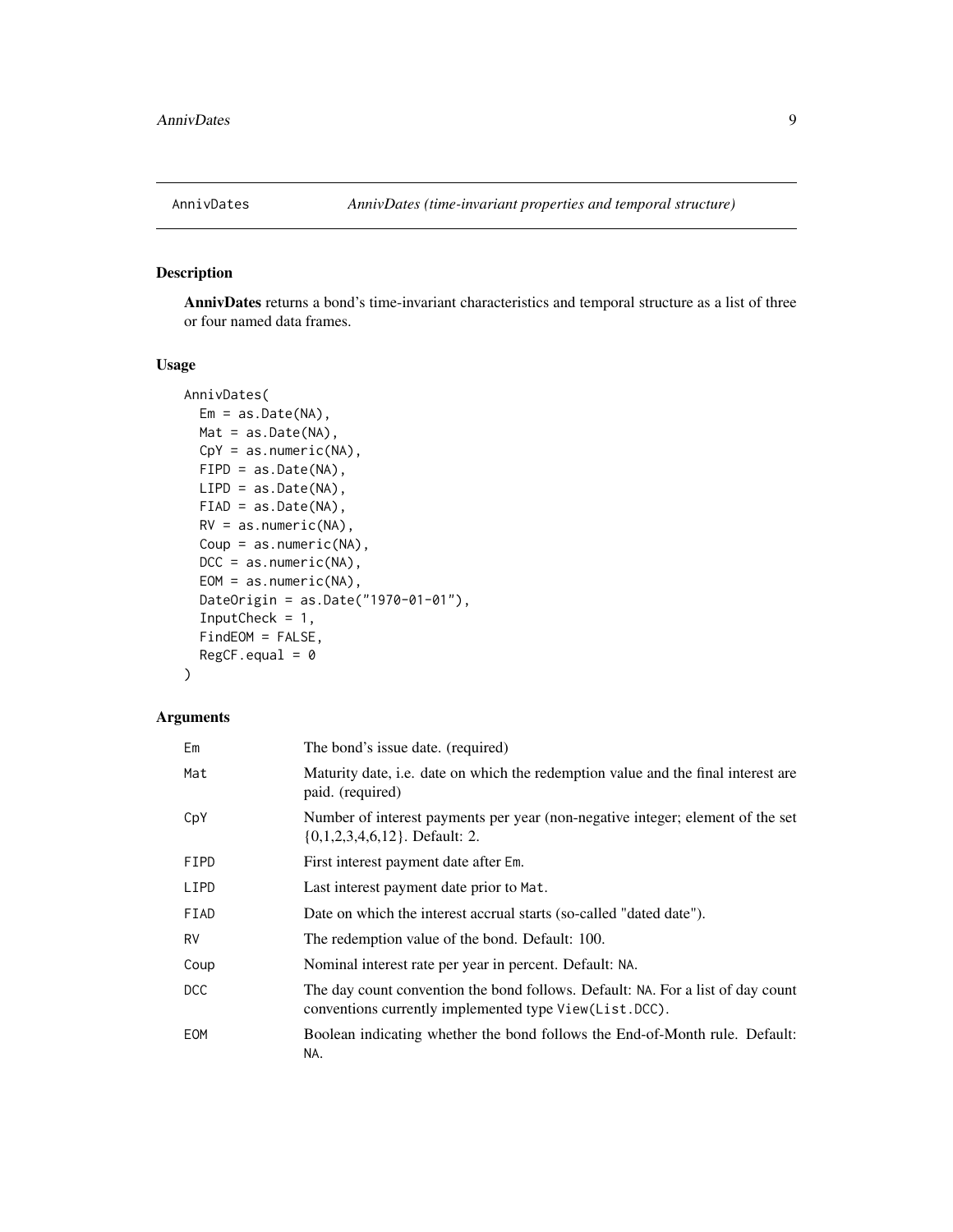| DateOrigin  | Determines the starting point for the day count in "Date" objects. Default: "1970-<br>$01-01$ ".                                                                        |
|-------------|-------------------------------------------------------------------------------------------------------------------------------------------------------------------------|
| InputCheck  | If 1, the input variables are checked for the correct format. Default: 1.                                                                                               |
| FindEOM     | If TRUE, EOM is overridden by the value inferred from the data. Default: FALSE.                                                                                         |
| RegCF.equal | If 0, the amounts of regular cash flows are calculated according to the stipulated<br>DCC. Any other value forces all regular cash flows to be equal sized. Default: 0. |

#### Details

AnnivDates generates a list of the three data frames Warnings, Traits and DateVectors. If the variable Coup is passed to the function, the output contains additionally the data frame PaySched. AnnivDates is meant to analyze large data frames. Therefore some features are implemented to evaluate the quality of the data. The output of these features is stored in the data frame Warnings. Please see section Value for a detailed description of the tests run and the meaning of the variables in Warnings. The data frame Traits contains all time-invariant bond characteristics that were either provided by the user or calculated by the function. The data frame DateVectors contains three vectors of Date-Objects named RealDates, CoupDates and AnnivDates and three vectors of numerics named RD\_indexes, CD\_indexes and AD\_indexes. These vectors are used in the other functions of this package according to the methodology presented in Djatschenko (2018). The data frame PaySched matches CoupDates to the actual amount of interest that the bond pays on the respective interest payment date. Section **Value** provides further information on the output of the function **AnnivDates**. Below information on the proper input format is provided. Subsequently follows information on the operating principle of the function **AnnivDates** and on the assumptions that are met to estimate the points in time needed to evaluate a bond.

- The dates Em, Mat, FIPD, LIPD and FIAD can be provided as
	- 1. "Date" with format "%Y-%m-%d", or
	- 2. "numeric" with the appropriate DateOrigin, or
	- 3. number of class "character" with the appropriate DateOrigin, or
	- 4. string of class "character" in the format "yyyy-mm-dd".

CpY, RV and Coup can be provided either as class "numeric" or as a number of class "character".

- The provided issue date (Em) is instantly substituted by the first interest accrual date (FIAD) if FIAD is available and different from Em.
- Before the determination of the bond's date characteristics begins, the code evaluates the provided calendar dates for plausibility. In this process implausible dates are dropped. The sort of corresponding implausibility is identified and stored in a warning flag. (See section Value for details.)
- The remaining valid calendar dates are used to gauge whether the bond follows the End-of-Month-Rule. The resulting parameter est\_EOM can take on the following values:

| Case 1:                      | FIPD and LIPD are both NA                     |
|------------------------------|-----------------------------------------------|
| est EOM = 1<br>est $EOM = 0$ | , if Mat is the last day of a month.<br>else. |
|                              |                                               |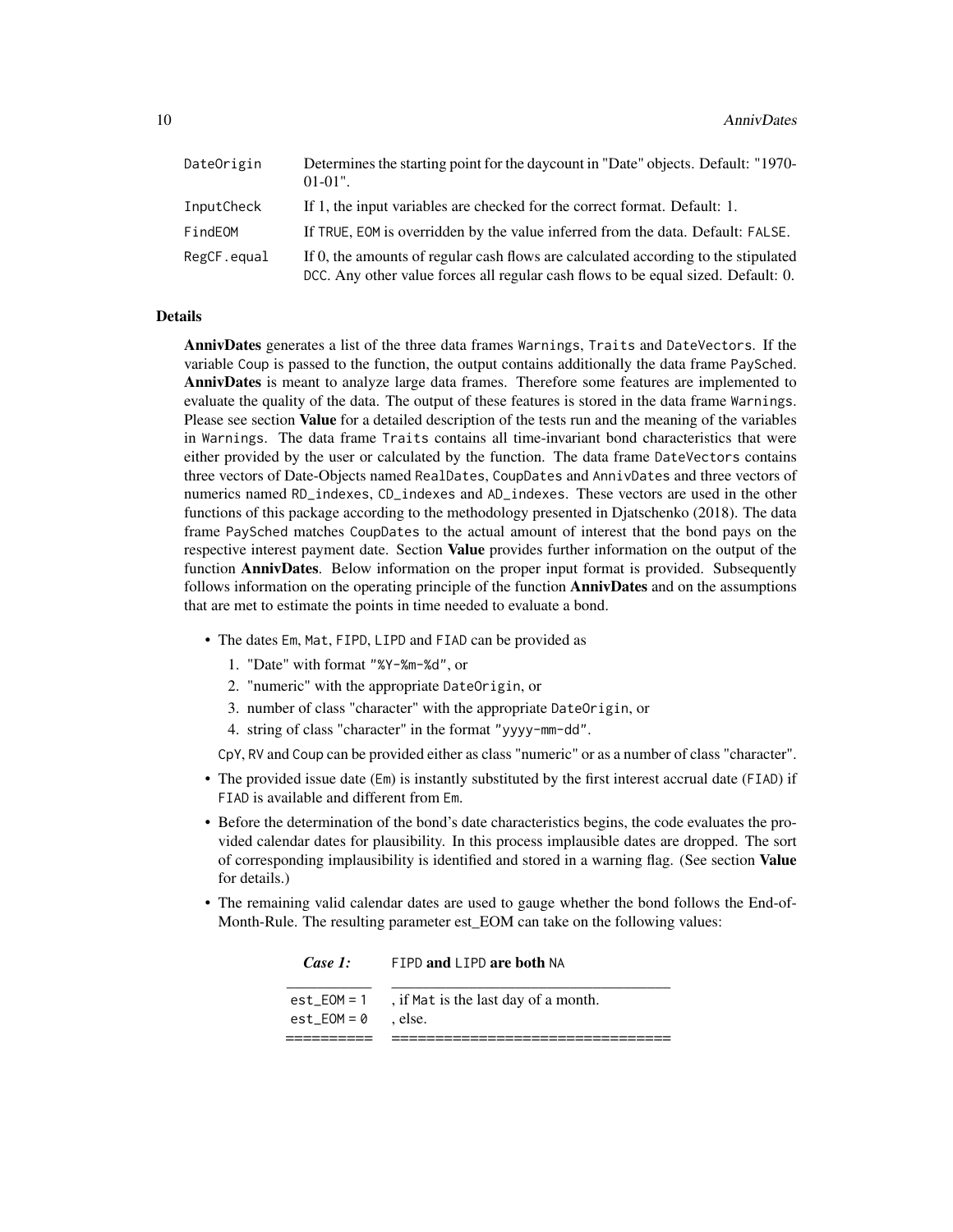-

-

-

-

## *Case 2:* FIPD is NA and LIPD is a valid calendar date

|                       | $est\_EOM = 1$ , if $LIPD$ is the last day of a month. |
|-----------------------|--------------------------------------------------------|
| $est EOM = 0$ . else. |                                                        |
|                       |                                                        |

## *Case 3:* FIPD is a valid calendar date and LIPD is NA

|                       | $est\_EOM = 1$ , if FIPD is the last day of a month. |
|-----------------------|------------------------------------------------------|
| $est EOM = 0$ . else. |                                                      |
|                       |                                                      |

| Case 4: |  |  |  |  |  | FIPD and LIPD are valid calendar dates |  |
|---------|--|--|--|--|--|----------------------------------------|--|
|---------|--|--|--|--|--|----------------------------------------|--|

| est $EOM = 0$ | $est\_EOM = 1$ , if $LIPD$ is the last day of a month.<br>else. |
|---------------|-----------------------------------------------------------------|
|               |                                                                 |

- If EOM is initially missing or NA or not element of {0,1}, EOM is set est\_EOM with a warning.
- If the initially provided value of EOM deviates from est\_EOM, the following two cases apply:

| Case 1: | If $EOM = \emptyset$ and est $EOM = 1$ :            |
|---------|-----------------------------------------------------|
|         | EOM is not overridden and remains $FOM = \emptyset$ |
| Case 2: | If $EOM = 1$ and est $EOM = 0$ :                    |
|         | EOM is overridden and set $EOM = 0$ with a warning. |
|         | Keeping $EOM = 1$ in this case would conflict with  |
|         | the provided Mat, FIPD or LIPD.                     |
| Note:   | Set the option FindEOM=TRUE to always use           |
|         | est_EOM found by the code.                          |
|         |                                                     |

• If FIPD and LIPD are both available, the lengths of the first and final coupon periods are determinate and can be "regular", "long" or "short". To find the interest payment dates between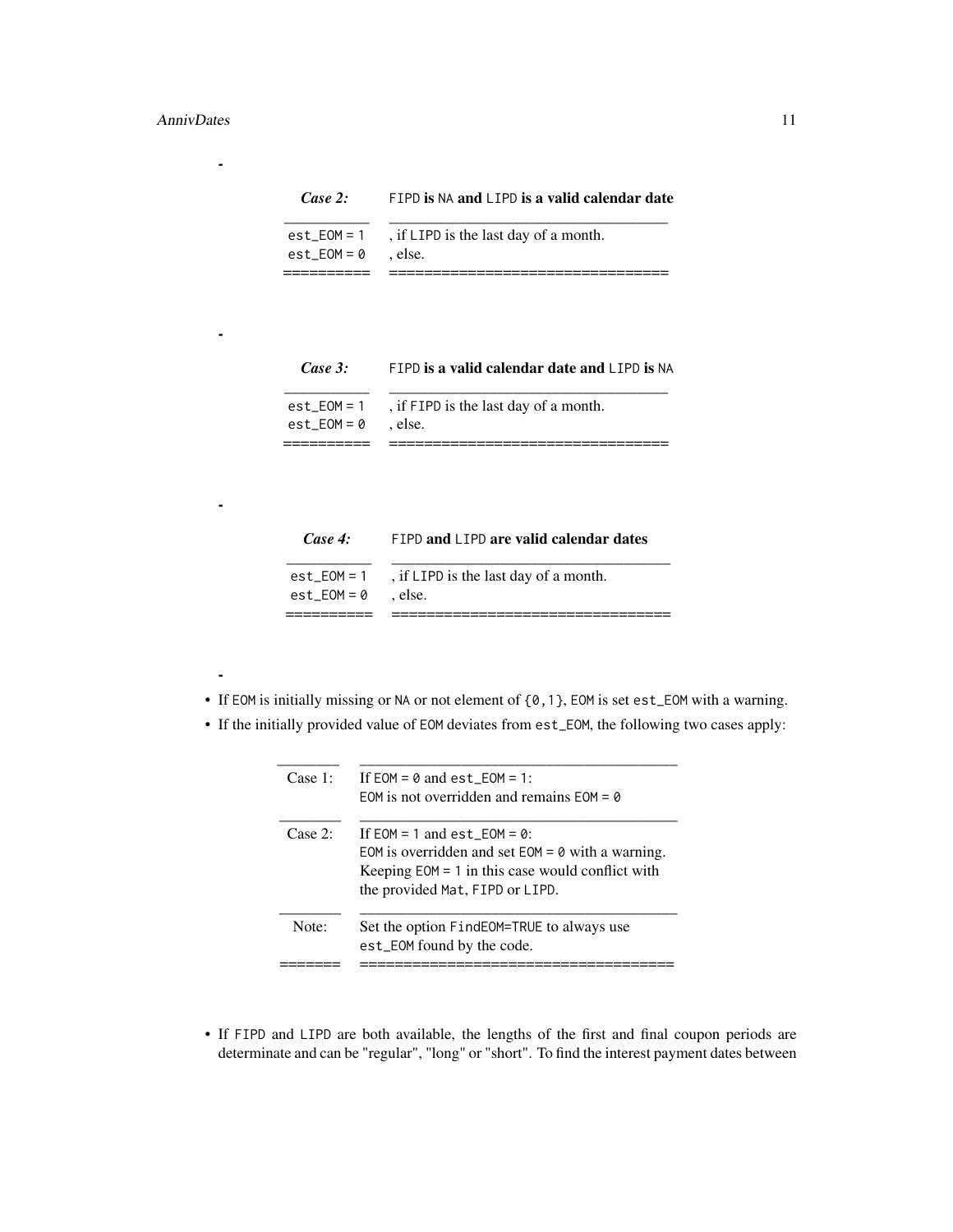FIPD and LIPD the following assumptions are met:

- 1. The interest payment dates between FIPD and LIPD are evenly distributed.
- 2. The value of EOM determines the location of all interest payment dates.

If assumption 1 is violated, the exact locatations of the interest payment dates between FIPD and LIPD are ambiguous. The assumption is violated particularly, if

- 1. FIPD and LIPD are in the same month of the same year but not on the same day, or
- 2. the month difference between FIPD and LIPD is not a multiple of the number of months implied by CpY, or
- 3. FIPD and LIPD are not both last day in month, their day figures differ and the day figure difference between FIPD and LIPD is not due to different month lengths.

In each of the three cases, FIPD and LIPD are dropped with the flag IPD\_CpY\_Corrupt = 1.

- If neither FIPD nor LIPD are available the code evaluates the bond based only upon the required variables Em and Mat (and CpY, which is 2 by default). Since FIPD is not given, it is impossible to distinguish between a "short" and "long" odd first coupon period, without an assumption on the number of interest payment dates. Consequently the first coupon period is assumed to be either "regular" or "short". The locations of FIPD and LIPD are estimated under the following assumptions:
	- 1. The final coupon period is "regular".
	- 2. The interest payment dates between the estimated FIPD and Mat are evenly distributed.
	- 3. The value of EOM determines the location of all interest payment dates.
- If LIPD is available but FIPD is not, the length of the final coupon payment period is determined by LIPD and Mat and can be "regular", "long" or "short". The locations of the interest payment dates are estimated under the following assumptions:
	- 1. The first coupon period is either "regular" or "short".
	- 2. The interest payment dates between the estimated FIPD and LIPD are evenly distributed.
	- 3. The value of EOM determines the location of all interest payment dates.
- If FIPD is available but LIPD is not, the length of the first coupon payment period is determined by Em and FIPD and can be "regular", "long" or "short". The locations of the interest payment dates are estimated under the following assumptions:
	- 1. The final coupon period is either "regular" or "short".
	- 2. The interest payment dates between FIPD and the estimated LIPD are evenly distributed.
	- 3. The value of EOM determines the location of all interest payment dates.

#### Value

All dates are returned irrespective of whether they are on a business day or not.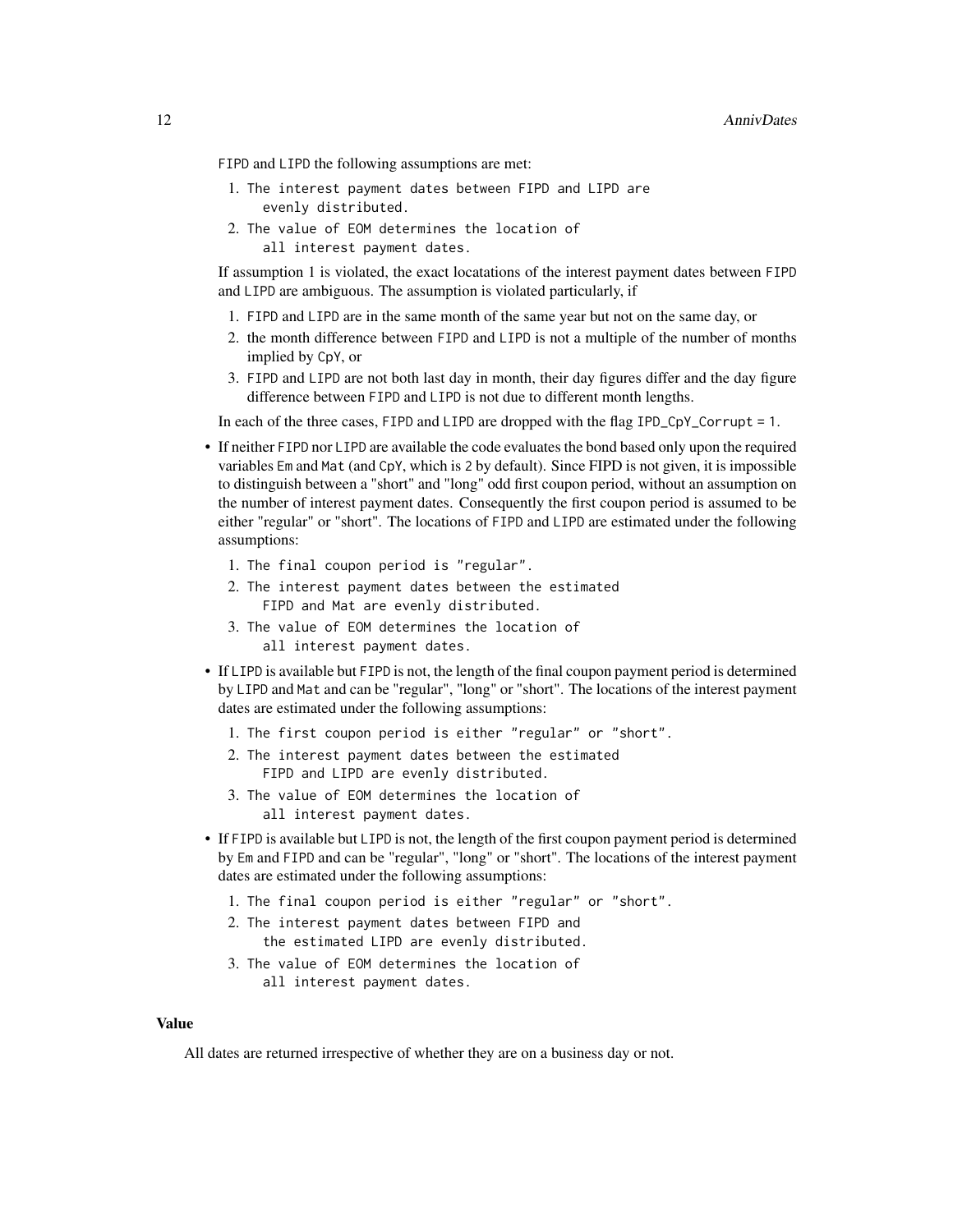#### *DateVectors* (data frame) -

- *RealDates* A vector of Date class objects with format "%Y-%m-%d" in ascending order, that contains the issue date, all actual coupon payment dates and the maturity date.
- *RD* indexes A vector of numerics capturing the temporal structure of the bond.
- *CoupDates* A vector of Date class objects with format "%Y-%m-%d" in ascending order, that contains all actual coupon payment dates and the maturity date.
- *CD\_indexes* A vector of numerics capturing the temporal structure of the bond.
- *AnnivDates* A vector of Date class objects with format "%Y-%m-%d" in ascending order, that contains all theoretical coupon anniversary dates. The first value of *AnnivDates* is the anniversary date immediately preceding the issue date, if the bond has an irregular first coupon period; otherwise it is the issue date. The final value of *AnnivDates* is the anniversary date immediately succeeding the maturity date, if the bond has an irregular final coupon period; otherwise it is the maturity date.
- *AD\_indexes* A vector of numerics capturing the temporal structure of the bond.

#### *PaySched* (data frame) -

-

- *CoupDates* A vector of Date class objects with format "%Y-%m-%d" in ascending order, that contains all actual coupon payment dates and the maturity date.
- *CoupPayments* A vector of class "numeric" objects, that contains the actual amounts of interest that the bond pays on the respective coupon payment dates. The unit of these payments is the same as that of RV that was passed to the function. RV is not included in the final interest payment.
- NOTE: PaySched is created only if the variable Coup is provided.

#### *Traits* (data frame) -

-

- *DateOrigin* The starting point for the daycount in "Date" objects.
- *CpY* Number of interest payments per year.
- *FIAD* Date on which the interest accrual starts (so-called "dated date").
- *Em* The bond's issue date that was used for calculations.
- *Em\_Orig* The bond's issue date that was entered.
- *FIPD* The first interest payment date after Em that was used for calculations. If the entered FIPD was dropped during the calculation process, the value is NA.
- *FIPD* Orig The first interest payment date after Em that was entered.
- *est\_FIPD* The estimated first interest payment date after Em. NA, if a valid FIPD was entered.
- *LIPD* The last interest payment date prior to Mat that was used for calculations. If the entered LIPD was dropped during the calculation process, the value is NA.
- *LIPD\_Orig* The last interest payment date prior to Mat that was entered.
- *est\_LIPD* The estimated last interest payment date prior to Mat. NA, if a valid LIPD was entered.
- *Mat* The maturity date that was entered.
- *Refer* Reference date that determines the day figures of all AnnivDates.
- *FCPType* A character string indicating the type of the first coupon period. Values: "long", "regular", "short".
- *FCPLength* Length of the first coupon period as a fraction of a regular coupon period.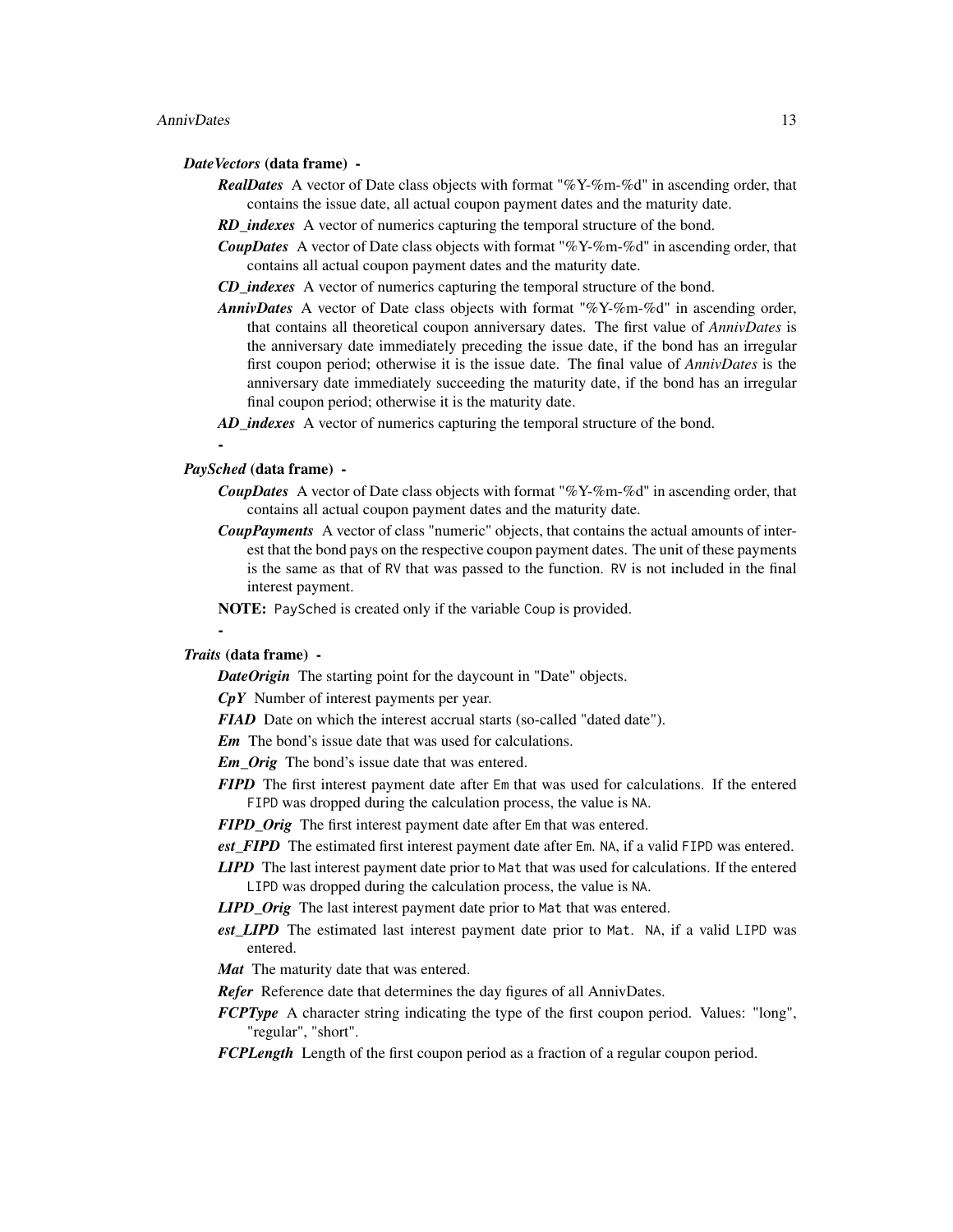*LCPType* A character string indicating the type of the last coupon period. Values: "long", "regular", "short".

*LCPLength* Length of the final coupon period as a fraction of a regular coupon period. *Par* The redemption value of the bond.

*CouponInPercent.p.a* Nominal interest rate per year in percent.

*DayCountConvention* The day count convention the bond follows.

*EOM\_Orig* The value of EOM that was entered.

*est\_EOM* The estimated value of EOM.

*EOM\_used* The value of EOM that was used in the calculations.

*Warnings* (data frame) - A set of flags that indicate the occurrence of warnings during the execution. Below they are listed according to the hierarchical structure within the function AnnivDates.

| $Em$ <sub>-FIAD</sub> _differ = |                                                                                                                                     |
|---------------------------------|-------------------------------------------------------------------------------------------------------------------------------------|
|                                 | , if the provided issue date (Em) was substituted by the first                                                                      |
|                                 | interest accrual date (FIAD).                                                                                                       |
|                                 | This happens, if FIAD is available and different from Em.                                                                           |
|                                 | Note: No warning is displayed.                                                                                                      |
| 0                               | , else.                                                                                                                             |
|                                 |                                                                                                                                     |
|                                 |                                                                                                                                     |
| $EmMatMissing =$                |                                                                                                                                     |
|                                 | , if either issue date (Em) or maturity date (Mat) or both<br>are missing or NA.                                                    |
|                                 | Output: RealDates = NA, CoupDates = NA,                                                                                             |
|                                 | $AnnivDates = NA, FCPType = NA, LCPType = NA.$                                                                                      |
|                                 |                                                                                                                                     |
| $\theta$                        | , else.                                                                                                                             |
|                                 |                                                                                                                                     |
|                                 |                                                                                                                                     |
|                                 |                                                                                                                                     |
| $CpYOverride =$                 |                                                                                                                                     |
| 1                               | , if number of interest periods per year (CpY) is missing or<br>NA, or if the provided CpY is not element of $\{0,1,2,3,4,6,12\}$ . |

\_\_\_\_\_\_\_\_\_\_\_\_\_\_\_\_\_\_\_\_\_\_\_\_\_\_\_\_\_\_\_\_\_\_\_\_\_\_\_\_\_\_\_\_\_\_\_\_

-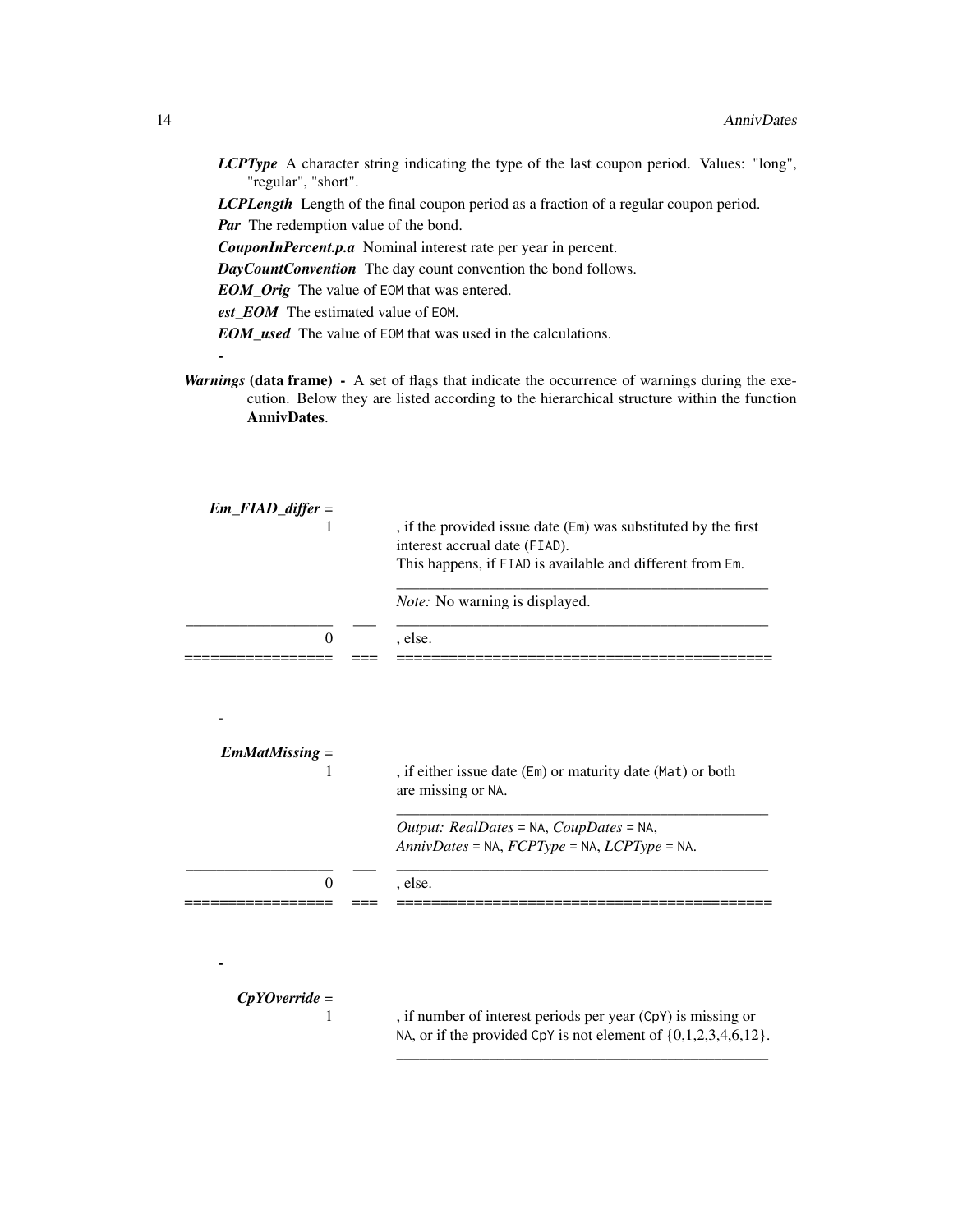## AnnivDates 15

-

|                             | <i>Output:</i> as if $CpY = 2$ was provided initially.                                                 |
|-----------------------------|--------------------------------------------------------------------------------------------------------|
| $\overline{0}$              | , else.                                                                                                |
|                             |                                                                                                        |
| $RV\_set100 percent =$<br>1 | , if the redemption value (RV) is missing or NA.                                                       |
|                             | <i>Note:</i> RV is set 100, and the execution continues.                                               |
|                             | <i>Output:</i> as if $RV = 100$ was provided initially.                                                |
| $\Omega$                    | , else.                                                                                                |
| $NegLifeFlag =$<br>1        | , if the provided maturity date (Mat) is before or on the                                              |
|                             | provided issue date (Em).                                                                              |
| 0                           | Output: RealDates = NA, CoupDates = NA,<br>AnnivDates = NA, FCPType = NA, LCPType = NA.<br>, else.     |
|                             |                                                                                                        |
| $ZeroFlag =$<br>1           | , if number of interest payments per year (CpY) is 0.                                                  |
|                             | Output: RealDates = (Em, Mat), CoupDates = Mat,<br>AnnivDates = (Em, Mat), FCPType = NA, LCPType = NA. |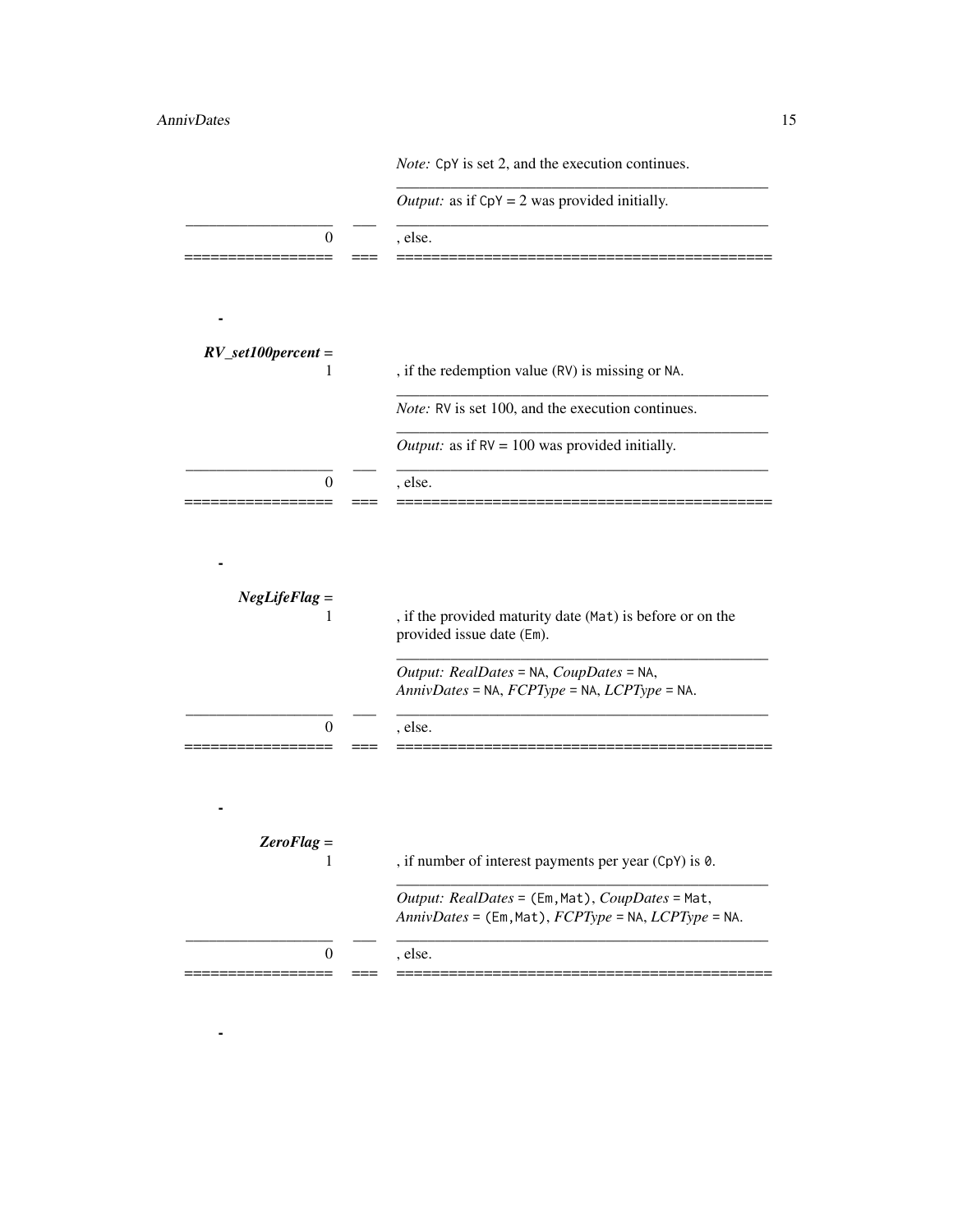| $Em\_Mat\_SameMY =$     | , if the issue date (Em) and the maturity date (Mat) are in the<br>same month of the same year but not on the same day, while<br>CpY is an element of {1,2,3,4,6,12}.                                            |
|-------------------------|------------------------------------------------------------------------------------------------------------------------------------------------------------------------------------------------------------------|
|                         | Output: RealDates = (Em, Mat), CoupDates = Mat,<br>FCPType = short, LCPType = short.                                                                                                                             |
| $\theta$                | , else.                                                                                                                                                                                                          |
|                         |                                                                                                                                                                                                                  |
| $ChronErrorFlag =$<br>1 | , if the provided dates are in a wrong chronological order.                                                                                                                                                      |
|                         | Note:<br>The correct ascending chronological order is:<br>issue date (Em), first interest payment date (FIPD),<br>last interest payment date (LIPD), maturity date (Mat).<br>FIPD and LIPD are set as. Date(NA). |
|                         | Output: as if FIPD and LIPD were not provided initially.                                                                                                                                                         |
| $\Omega$                | , else.                                                                                                                                                                                                          |
| $FIPD$ _LIPD_equal =    |                                                                                                                                                                                                                  |
| 1                       | if $Em < FIPP = LIPP < Mat$ .                                                                                                                                                                                    |
|                         | Output: AnnivDates contains FIPD and has at least 3 elements.<br>RealDates = (Em, FIPD, Mat), CoupDates = (FIPD, Mat).<br>FCPType and LCPType can be "short", "regular" or "long".                               |
| 0                       | , else.                                                                                                                                                                                                          |

*IPD\_CpY\_Corrupt* =

-

, if the provided first interest payment date (FIPD) and last interest payment date (LIPD) are inconsistent with the provided number of interest payments per year (CpY).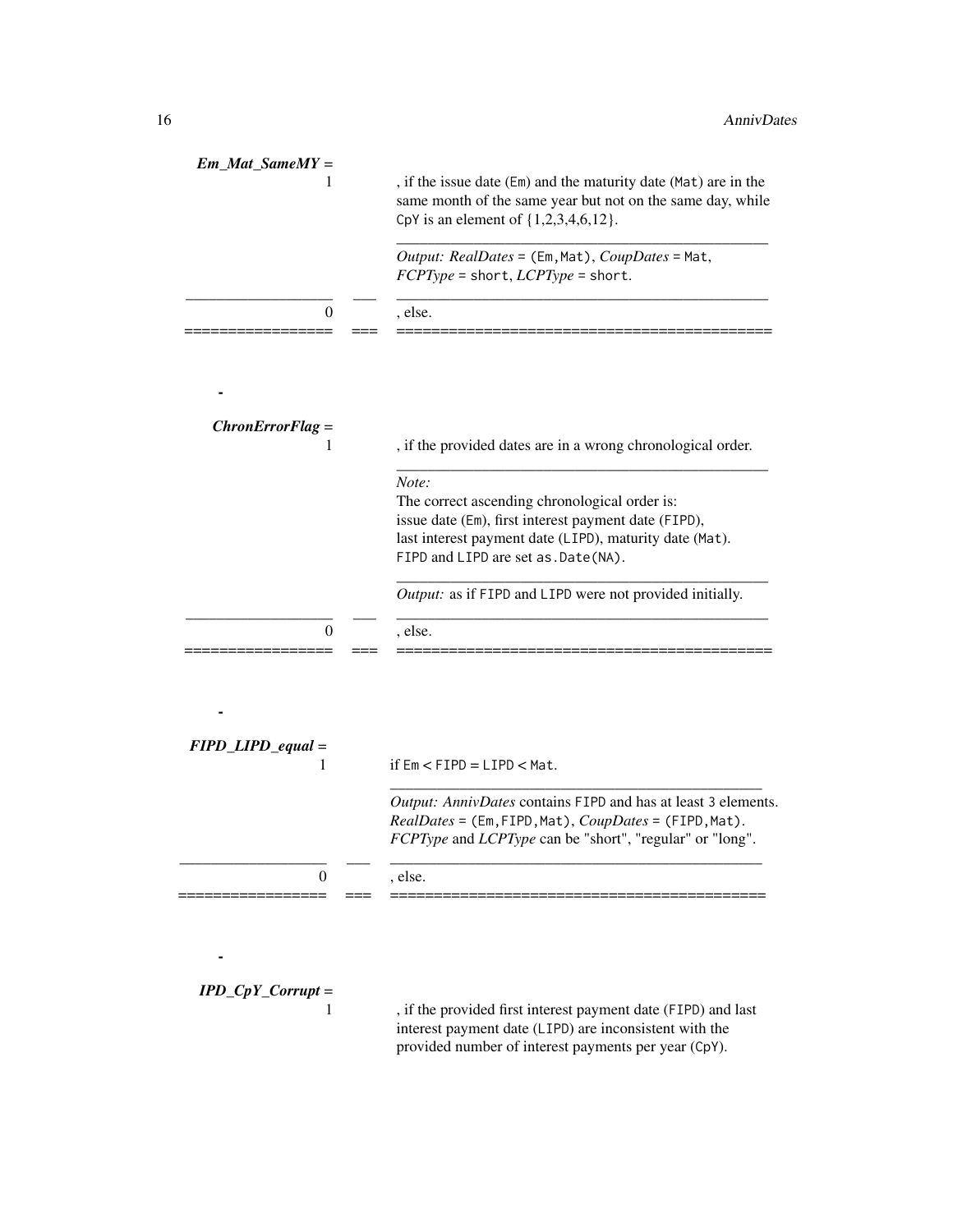|                    | Inconsistency occurs if<br>1. FIPD and LIPD are in the same month of the same year<br>but not on the same day, or<br>2. the number of months between FIPD and LIPD is not a<br>multiple of the number of months implied by CpY, or<br>3. FIPD and LIPD are not both last day in month, their<br>day figures differ and the day figure difference between<br>FIPD and LIPD is not due to different month lengths. |
|--------------------|------------------------------------------------------------------------------------------------------------------------------------------------------------------------------------------------------------------------------------------------------------------------------------------------------------------------------------------------------------------------------------------------------------------|
|                    | In each of the three cases keeping the provided values of<br>FIPD and LIPD would violate the assumption, that the<br>anniversary dates between FIPD and LIPD are evenly<br>distributed.                                                                                                                                                                                                                          |
|                    | FIPD and LIPD are set as . Date (NA)<br>and the execution continues.                                                                                                                                                                                                                                                                                                                                             |
|                    | Output:<br>as if FIPD and LIPD were not provided initially.                                                                                                                                                                                                                                                                                                                                                      |
| 0                  | , else.                                                                                                                                                                                                                                                                                                                                                                                                          |
|                    |                                                                                                                                                                                                                                                                                                                                                                                                                  |
| $EOM\_Deviation =$ |                                                                                                                                                                                                                                                                                                                                                                                                                  |
| 1                  | , if the provided value of EOM deviates from the value that<br>is inferred from the provided calendar dates.                                                                                                                                                                                                                                                                                                     |
|                    | Note:<br>The program analyses the valid values of Em, Mat, FIPD and<br>LIPD to determine the appropriate value of EOM.                                                                                                                                                                                                                                                                                           |
|                    | If the initially provided value of EOM deviates from the value<br>determined by the program, there might be an inconsistency<br>in the provided data.                                                                                                                                                                                                                                                            |
|                    |                                                                                                                                                                                                                                                                                                                                                                                                                  |

*Note:*

*EOMOverride* =

-

, if the provided value of EOM is overridden by a value that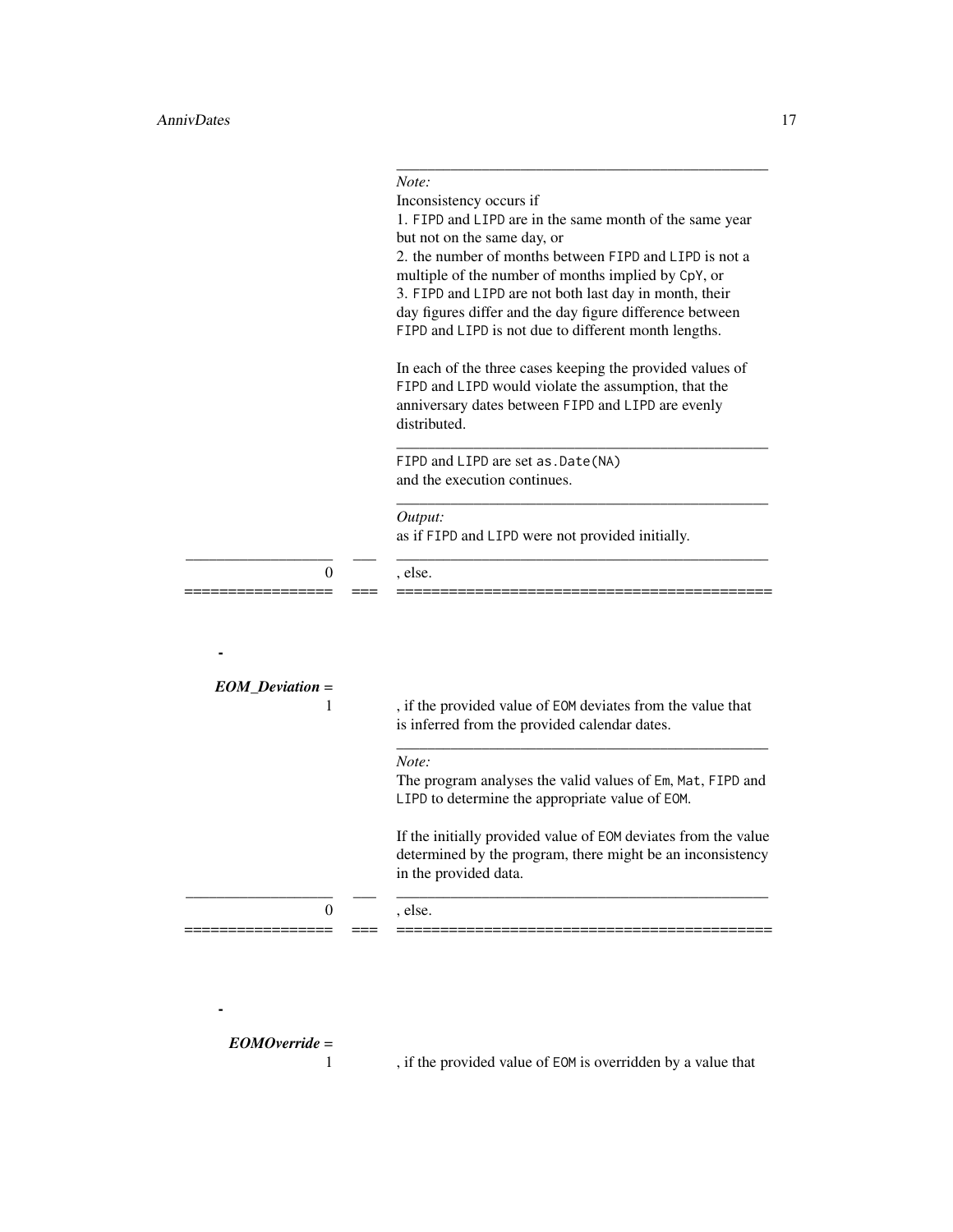is inferred from the provided calendar dates.

|                              | Note:<br>This happens automatically if EOM is initially missing or NA<br>or not element of {0,1} and if the provided value of EOM<br>conflicts with the provided values of FIPD, LIPD or Mat,<br>e.g. if $est\_EOM = 0$ but $EOM = 1$ .<br>If EOM_Deviation = 1 and the option FindEOM is set TRUE,<br>the initially provided value of EOM is also overridden by the<br>value that is inferred from the provided calendar dates if<br>$est\_EOM = 1$ but $EOM = 0$ . |
|------------------------------|----------------------------------------------------------------------------------------------------------------------------------------------------------------------------------------------------------------------------------------------------------------------------------------------------------------------------------------------------------------------------------------------------------------------------------------------------------------------|
|                              | Output:<br>as if the value of EOM that is found by the program was<br>provided initially.                                                                                                                                                                                                                                                                                                                                                                            |
| $\mathbf{0}$                 | , else.                                                                                                                                                                                                                                                                                                                                                                                                                                                              |
|                              |                                                                                                                                                                                                                                                                                                                                                                                                                                                                      |
| $DCCO$ <i>verride</i> =<br>1 | if DCC is missing or NA or not element of $c(1:16)$ .                                                                                                                                                                                                                                                                                                                                                                                                                |
|                              | Note:<br>If the program cannot process the provided day count<br>identifier DCC, it overrides it with DCC = $2$ .                                                                                                                                                                                                                                                                                                                                                    |
|                              | Output:<br>as if $DCC = 2$ was provided initially.                                                                                                                                                                                                                                                                                                                                                                                                                   |
| $\theta$                     | , else.                                                                                                                                                                                                                                                                                                                                                                                                                                                              |
|                              |                                                                                                                                                                                                                                                                                                                                                                                                                                                                      |
| $NoCoups =$                  |                                                                                                                                                                                                                                                                                                                                                                                                                                                                      |
| 1                            | , if there are no coupon payments between the provided<br>issue date (Em) and the maturity date (Mat), but the<br>provided (CpY) is not zero.                                                                                                                                                                                                                                                                                                                        |
|                              | Output:<br>$RealDates = (Em, Mat), CoupDates = (Mat),$<br>AnnivDates contains Mat and has either<br>2 or 3 elements, $FCPType = LCPType$ and<br>can be "short", "regular" or "long".                                                                                                                                                                                                                                                                                 |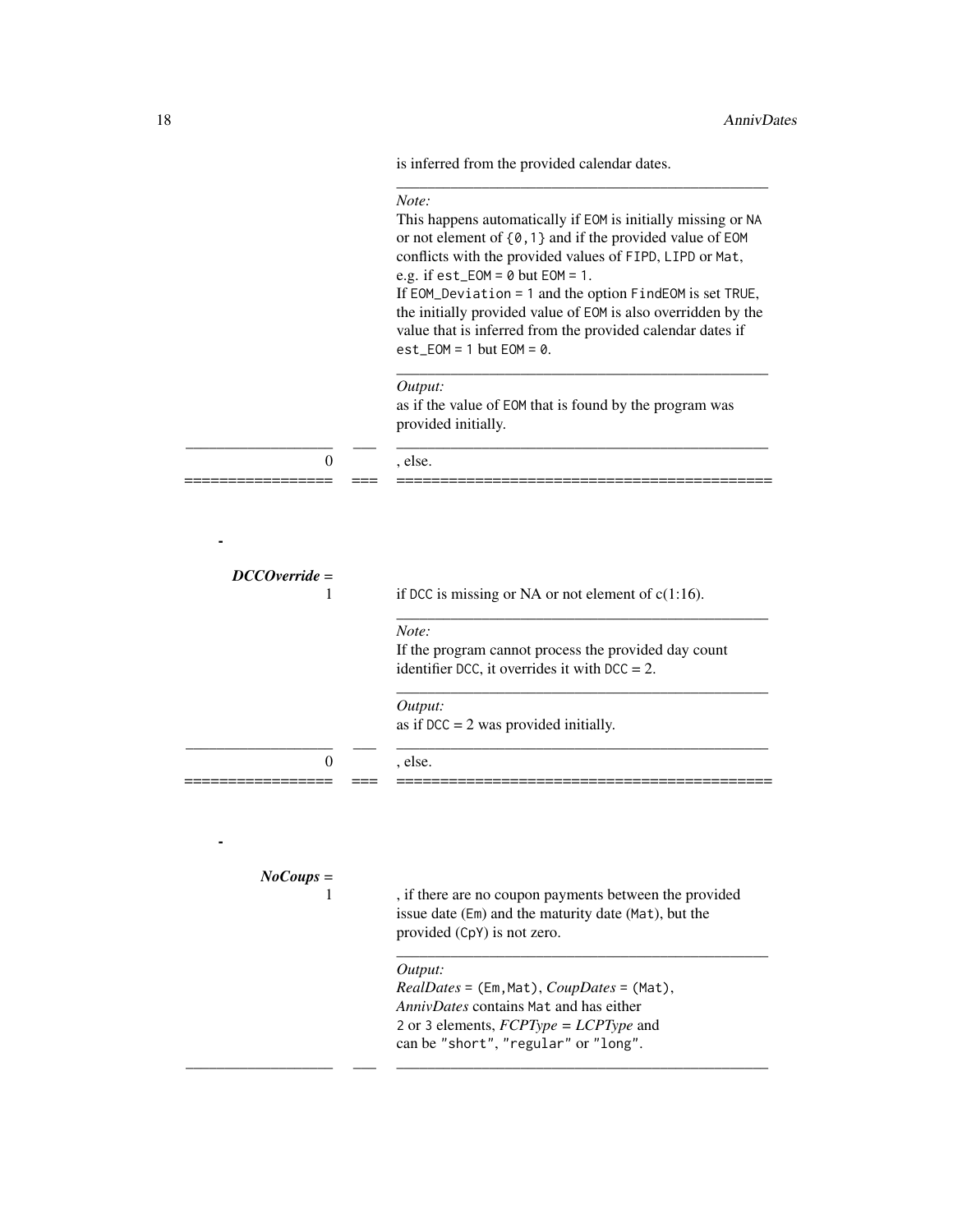#### AnnivDates 2012 19

0 , else.

#### References

-

1. Djatschenko, Wadim, The Nitty Gritty of Bond Valuation: A Generalized Methodology for Fixed Coupon Bond Analysis Allowing for Irregular Periods and Various Day Count Conventions (November 5, 2018). Available at SSRN: https://ssrn.com/abstract=3205167.

================= === ===========================================

#### Examples

```
data(SomeBonds2016)
# Applying the function AnnivDates to the data frame SomeBonds2016.
system.time(
 FullAnalysis<-apply(SomeBonds2016[,c('Issue.Date','Mat.Date','CpY.Input','FIPD.Input',
 'LIPD.Input','FIAD.Input','RV.Input','Coup.Input','DCC.Input','EOM.Input')],1,function(y)
 AnnivDates(y[1],y[2],y[3],y[4],y[5],y[6],y[7],y[8],y[9],y[10],RegCF.equal=1)),
gcFirst = TRUE)
# warnings are due to apply's conversion of the variables' classes in
# SomeBonds2016 to class "character"
# The output stored in FullAnalysis ist a nested list.
# Lets look at what is stored in FullAnalysis for a random bond:
randombond<-sample(c(1:nrow(SomeBonds2016)),1)
FullAnalysis[[randombond]]
# Extracting the data frame Warnings:
AllWarnings<-do.call(rbind,lapply(FullAnalysis, `[[`, 1))
summary(AllWarnings)
# binding the Warnings to the bonds
BondsWithWarnings<-cbind(SomeBonds2016,AllWarnings)
# Extracting the data frame Traits:
AllTraits<-do.call(rbind,lapply(FullAnalysis, `[[`, 2))
summary(AllTraits)
# binding the Traits to the bonds
BondsWithTraits<-cbind(SomeBonds2016,AllTraits)
# Extracting the data frame AnnivDates:
AnnivDates<-lapply(lapply(FullAnalysis, `[[`, 3), `[[`, 5)
AnnivDates<-lapply(AnnivDates, `length<-`, max(lengths(AnnivDates)))
AnnivDates<-as.data.frame(do.call(rbind, AnnivDates))
AnnivDates<-as.data.frame(lapply(AnnivDates, as.Date, as.Date(AllTraits$DateOrigin[1])))
# binding the AnnivDates to the bonds:
BondsWithAnnivDates<-cbind(SomeBonds2016,AnnivDates)
# Extracting the data frames PaySched for each bond and creating a panel:
```

```
CoupSched<-lapply(FullAnalysis, `[[`, 4)
```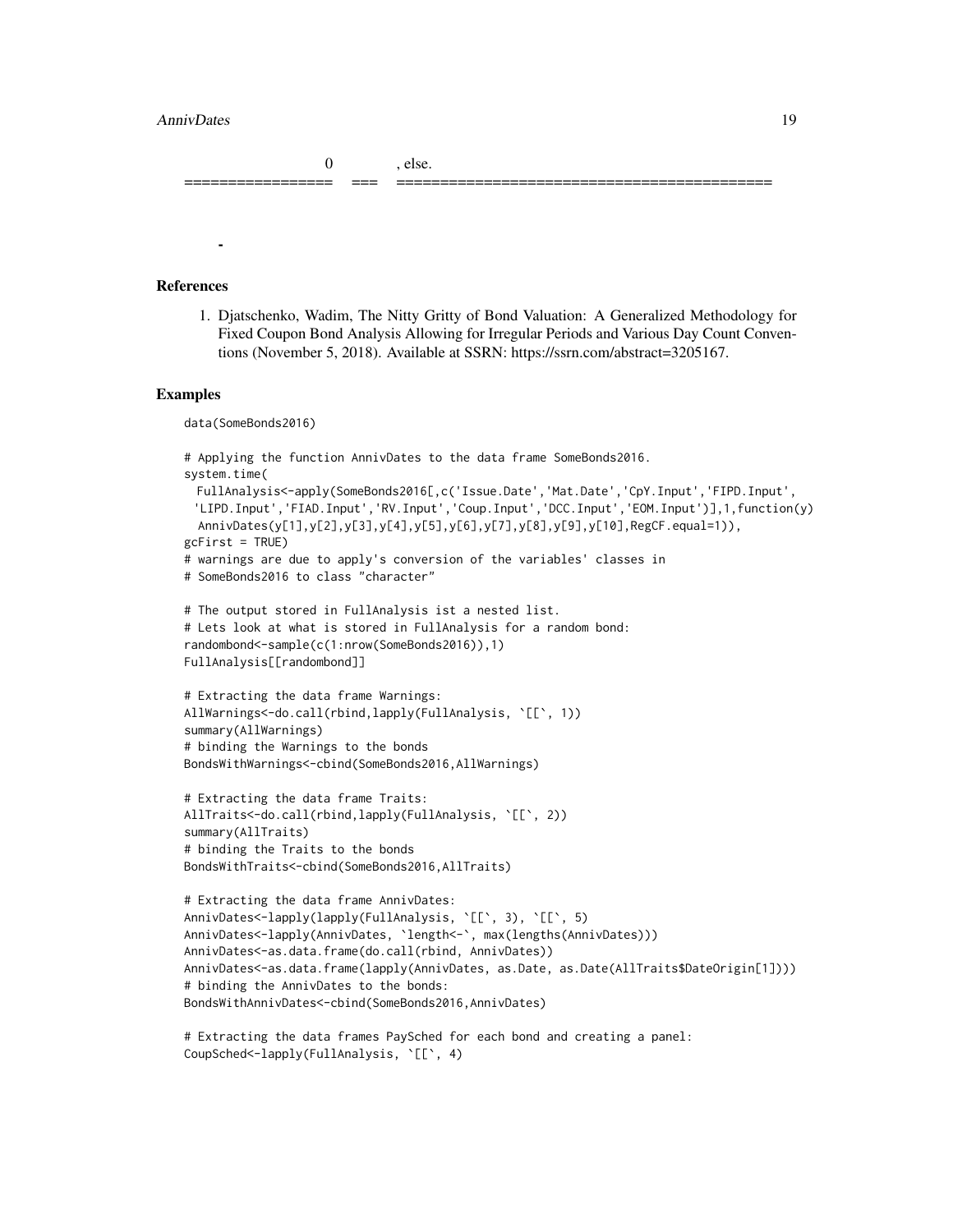```
CoupSchedPanel<-SomeBonds2016[rep(row.names(SomeBonds2016),sapply(CoupSched, nrow)),]
CoupSched<-as.data.frame(do.call(rbind, CoupSched))
CoupSchedPanel<-cbind(CoupSchedPanel,CoupSched)
```
BondVal.Price *BondVal.Price (calculation of CP, AccrInt, DP, ModDUR, MacDUR and Conv)*

#### Description

BondVal.Price computes a bond's clean price given its yield.

#### Usage

```
BondVal.Price(
  YtM = as.numeric(NA),
  SETT = as.Date(NA),
  Em = as.Date(NA),Mat = as.Date(NA),
  CpY = as.numeric(NA),FIPD = as.Date(NA),
 LIPD = as.Date(NA),
  FIAD = as.Date(NA),
 RV = as.numeric(NA),
  Coup = as.numeric(NA),
  DCC = as.numeric(NA),
  EOM = as.numeric(NA),DateOrigin = as.Date("1970-01-01"),
  InputCheck = 1,FindEOM = FALSE,
  RegCF.equals = 0,SimpleLastPeriod = TRUE,
  Calc.Method = 1,
  AnnivDatesOutput = as.list(NA)
\lambda
```
#### Arguments

| YtM         | The bond's yield to maturity p.a. on SETT. (required)                                                                                                          |
|-------------|----------------------------------------------------------------------------------------------------------------------------------------------------------------|
| <b>SETT</b> | The settlement date. Date class object with format "% $Y-\%$ m-%d". (required)                                                                                 |
| Em          | The bond's issue date. Date class object with format " $\%$ Y- $\%$ m- $\%$ d". (required)                                                                     |
| Mat         | So-called "maturity date" i.e. date on which the redemption value and the final<br>interest are paid. Date class object with format "% $Y$ -%m-%d". (required) |
| CpY         | Number of interest payments per year (non-negative integer; element of the set<br>$\{0,1,2,3,4,6,12\}$ . Default: 2.                                           |

<span id="page-19-0"></span>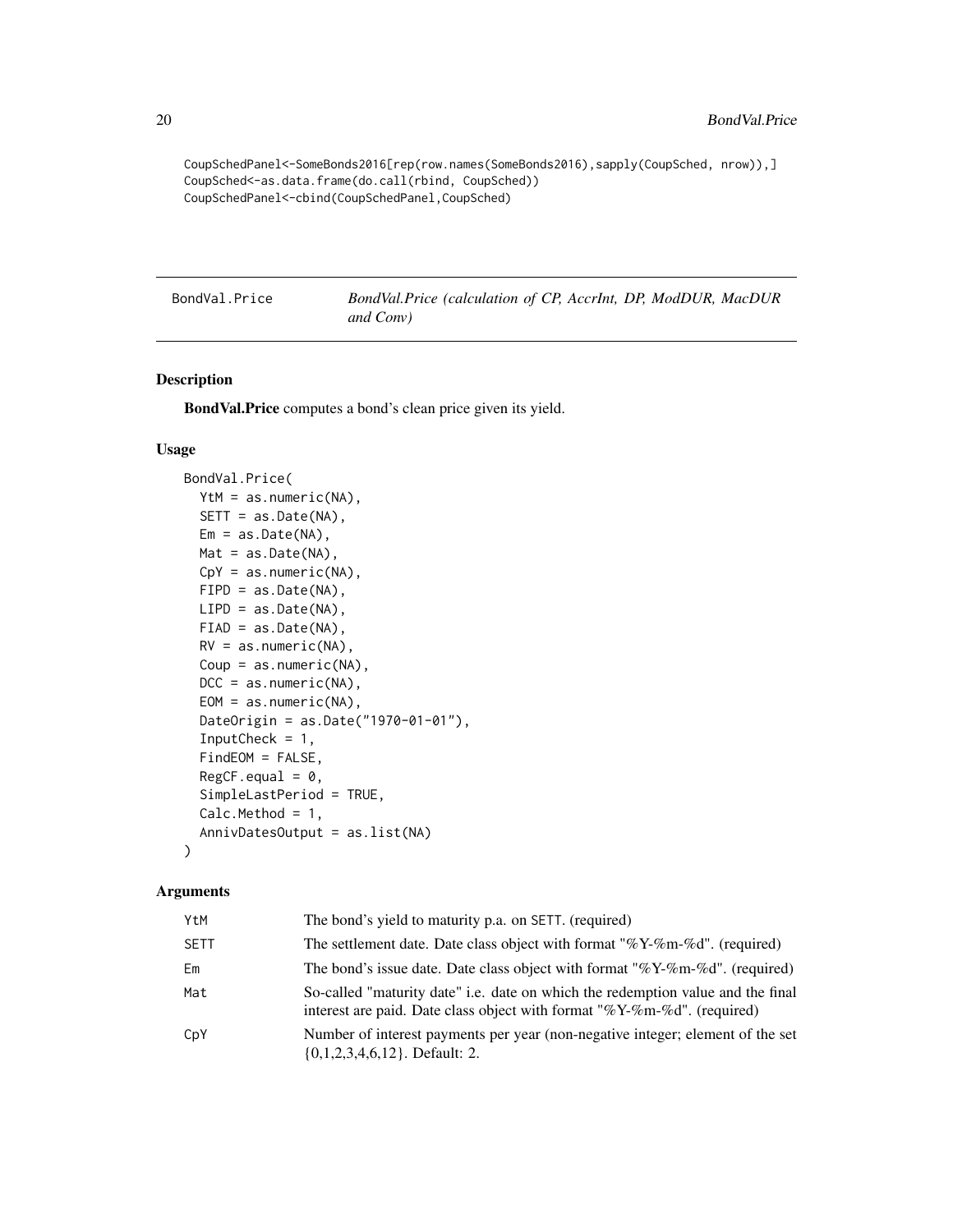| FIPD             | First interest payment date after Em. Date class object with format "%Y-%m-<br>%d". Default: NA.                                                                        |  |
|------------------|-------------------------------------------------------------------------------------------------------------------------------------------------------------------------|--|
| LIPD             | Last interest payment date before Mat. Date class object with format " $\%$ Y- $\%$ m-<br>%d". Default: NA.                                                             |  |
| FIAD             | Date on which the interest accrual starts (so-called "dated date"). Date class<br>object with format "%Y-%m-%d". Default: NA.                                           |  |
| <b>RV</b>        | The redemption value of the bond. Default: 100.                                                                                                                         |  |
| Coup             | Nominal interest rate per year in percent. Default: NA.                                                                                                                 |  |
| <b>DCC</b>       | The day count convention the bond follows. Default: NA. For a list of day count<br>conventions currently implemented type View(List.DCC).                               |  |
| EOM              | Boolean indicating whether the bond follows the End-of-Month rule. Default:<br>NA.                                                                                      |  |
| DateOrigin       | Determines the starting point for the daycount in "Date" objects. Default: "1970-<br>$01-01$ ".                                                                         |  |
| InputCheck       | If 1, the input variables are checked for the correct format. Default: 1.                                                                                               |  |
| FindEOM          | If TRUE, EOM is overridden by the value inferred from the data. Default: FALSE.                                                                                         |  |
| RegCF.equal      | If 0, the amounts of regular cash flows are calculated according to the stipulated<br>DCC. Any other value forces all regular cash flows to be equal sized. Default: 0. |  |
| SimpleLastPeriod |                                                                                                                                                                         |  |
|                  | Specifies the interest calculation method in the final coupon period. Default:<br>TRUE.                                                                                 |  |
| Calc.Method      | If 1, discount powers are computed with the same DCC as accrued interest. If<br>0, discount powers are computed with DCC=2. Default: 1.                                 |  |
| AnnivDatesOutput |                                                                                                                                                                         |  |

A list containing the output of the function AnnivDates. Default: NA.

## Details

The function BondVal.Price uses the function AnnivDates to analyze the bond and computes the clean price, the accrued interest, the dirty price and the sensitivity measures modified duration (ModDUR), MacAulay duration (MacDUR) and convexity according to the methodology presented in Djatschenko (2018).

#### Value

CP The bond's clean price.

AccrInt The amount of accrued interest.

DP The bond's dirty price.

ytm.p.a. Annualized yield to maturity.

ModDUR.inYears Modified duration in years.

MacDUR.inYears MacAulay duration in years.

Conv.inYears Convexity in years.

ModDUR.inPeriods Modified duration in periods.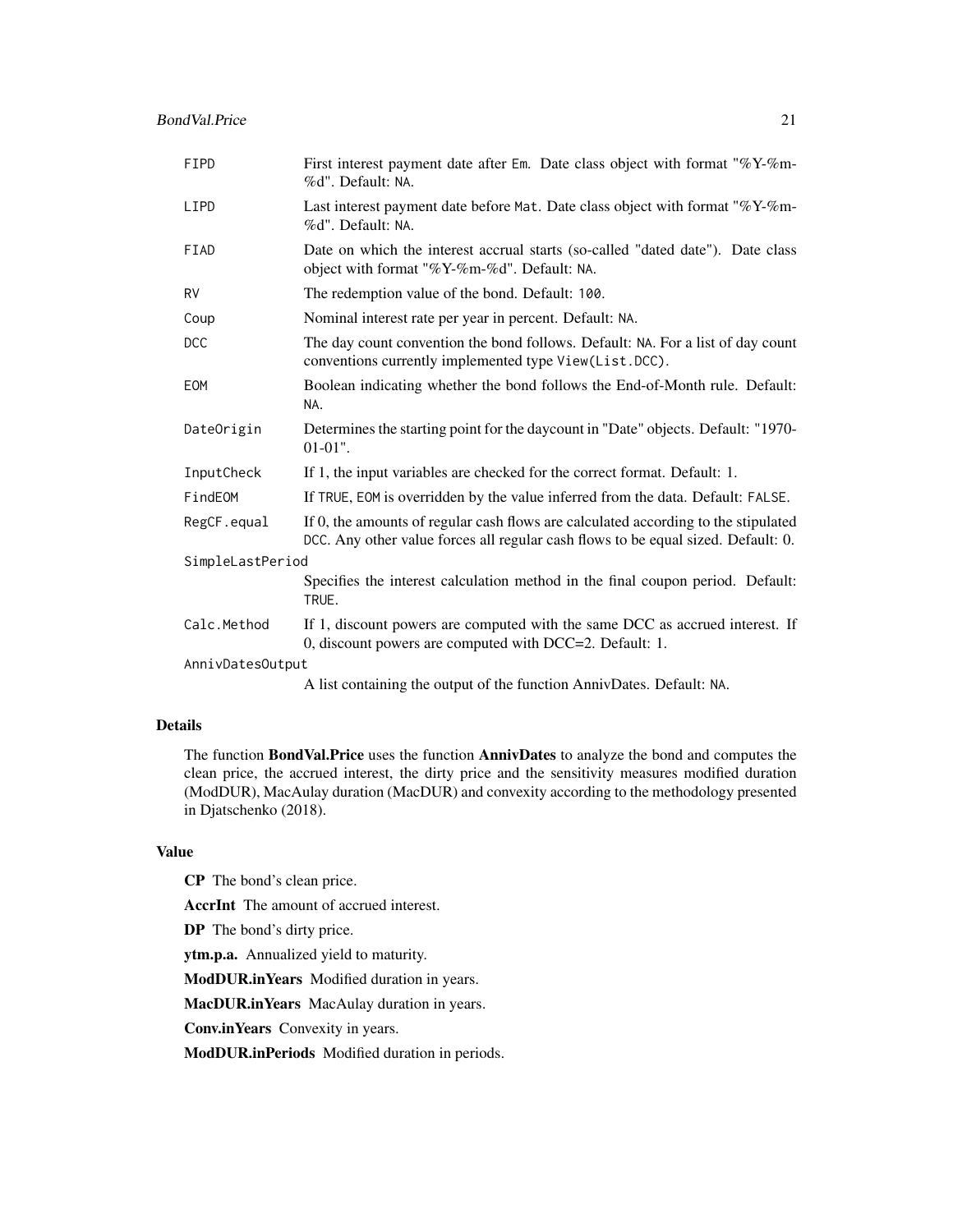<span id="page-21-0"></span>MacDUR.inPeriods MacAulay duration in periods.

Conv.inPeriods Convexity in periods.

tau Relative Position of the settlement date in regular periods.

#### References

1. Djatschenko, Wadim, The Nitty Gritty of Bond Valuation: A Generalized Methodology for Fixed Coupon Bond Analysis Allowing for Irregular Periods and Various Day Count Conventions (November 5, 2018). Available at SSRN: https://ssrn.com/abstract=3205167.

#### Examples

```
data(PanelSomeBonds2016)
randombond<-sample(c(1:length(which(!(duplicated(PanelSomeBonds2016$ID.No))))),1)
df.randombond<-PanelSomeBonds2016[which(PanelSomeBonds2016$ID.No==randombond),]
PreAnalysis.randombond<-suppressWarnings(AnnivDates(
 unlist(df.randombond[
           1,c('Issue.Date','Mat.Date','CpY.Input','FIPD.Input','LIPD.Input',
               'FIAD.Input','RV.Input','Coup.Input','DCC.Input','EOM.Input')],
         use.names=FALSE)))
system.time(
 for (i in c(1:nrow(df.randombond))) {
   BondVal.Price.Output<-suppressWarnings(BondVal.Price(
      unlist(
        df.randombond[
          i,c('YtM.Input','TradeDate','Issue.Date','Mat.Date','CpY.Input',
              'FIPD.Input','LIPD.Input','FIAD.Input','RV.Input','Coup.Input',
              'DCC.Input','EOM.Input')],use.names=FALSE),
     AnnivDatesOutput=PreAnalysis.randombond))
    df.randombond$CP.Out[i]<-BondVal.Price.Output$CP
 }
)
plot(seq(1,nrow(df.randombond),by=1),df.randombond$CP.Out,"l")
```
BondVal.Yield *BondVal.Yield (calculation of YtM, AccrInt, DP, ModDUR, MacDUR and Conv)*

#### **Description**

BondVal.Yield returns a bond's yield to maturity given its clean price.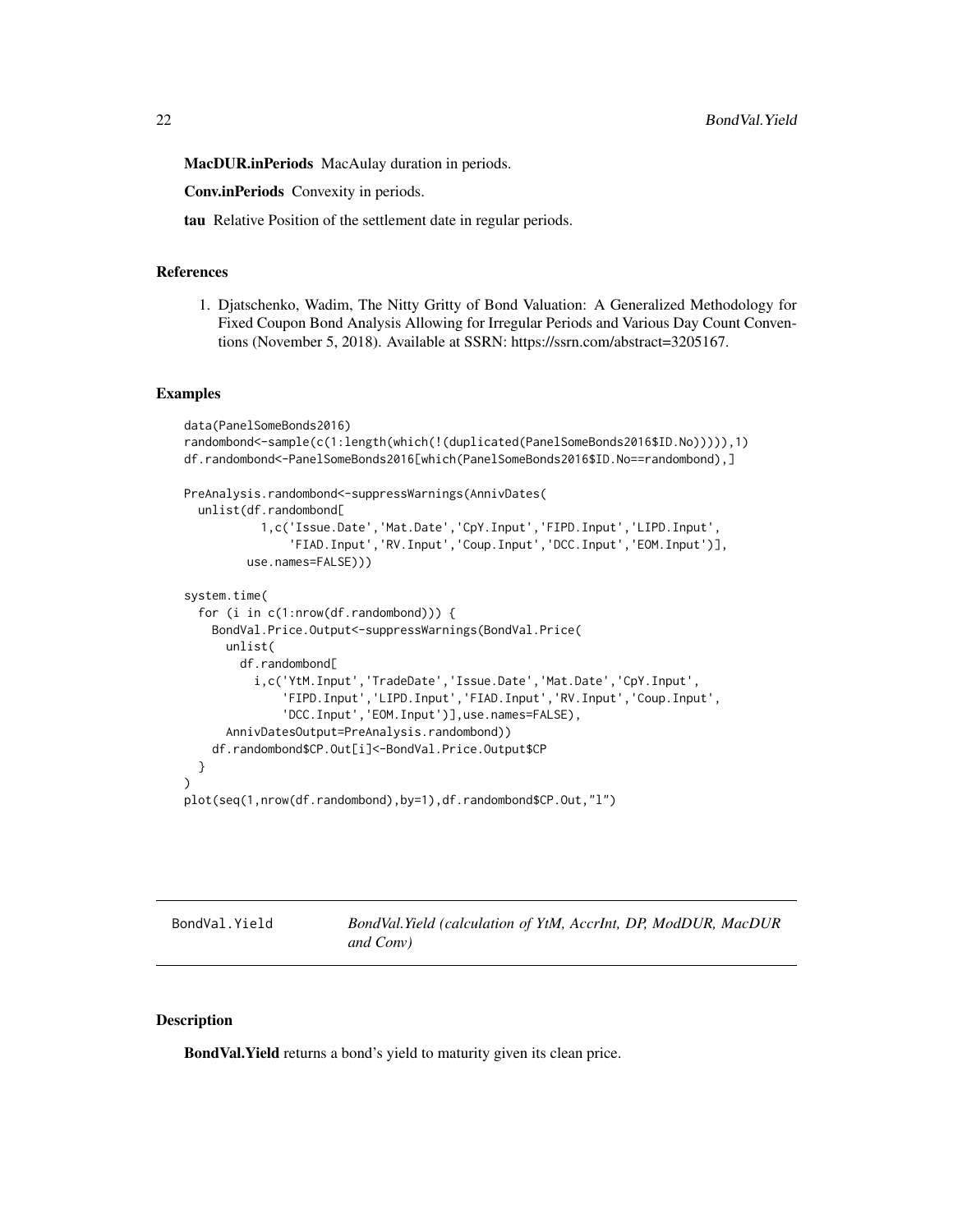## BondVal.Yield 23

## Usage

```
BondVal.Yield(
  CP = as.numeric(NA),SETT = as.Date(NA),
 Em = as.Date(NA),Mat = as.Date(NA),
 CpY = as.numeric(NA),FIPD = as.Date(NA),
 LIPD = as.Date(NA),
 FIAD = as.Date(NA),
 RV = as.numeric(NA),
 Coup = as.numeric(NA),
 DCC = as.numeric(NA),EOM = as.numeric(NA),
  DateOrigin = as.Date("1970-01-01"),
  InputCheck = 1,
  FindEOM = FALSE,
  RegCF.equals = 0,SimpleLastPeriod = TRUE,
 Precision = .Machine$double.eps^0.75,
  Calc.Method = 1,AnnivDatesOutput = as.list(NA)
\mathcal{L}
```
## Arguments

| CP          | The bond's clean price on SETT. (required)                                                                                                                     |
|-------------|----------------------------------------------------------------------------------------------------------------------------------------------------------------|
| <b>SETT</b> | The settlement date. Date class object with format " $\%$ Y- $\%$ m- $\%$ d". (required)                                                                       |
| Em          | The bond's issue date. Date class object with format " $\%$ Y- $\%$ m- $\%$ d". (required)                                                                     |
| Mat         | So-called "maturity date" i.e. date on which the redemption value and the final<br>interest are paid. Date class object with format "% $Y$ -%m-%d". (required) |
| CpY         | Number of interest payments per year (non-negative integer; element of the set<br>$\{0,1,2,3,4,6,12\}$ . Default: 2.                                           |
| FIPD        | First interest payment date after Em. Date class object with format " $\%$ Y- $\%$ m-<br>%d". Default: NA.                                                     |
| LIPD        | Last interest payment date before Mat. Date class object with format " $\%$ Y- $\%$ m-<br>%d". Default: NA.                                                    |
| FIAD        | Date on which the interest accrual starts (so-called "dated date"). Date class<br>object with format "%Y-%m-%d". Default: NA.                                  |
| <b>RV</b>   | The redemption value of the bond. Default: 100.                                                                                                                |
| Coup        | Nominal interest rate per year in percent. Default: NA.                                                                                                        |
| <b>DCC</b>  | The day count convention the bond follows. Default: NA. For a list of day count<br>conventions currently implemented type View(List.DCC).                      |
| EOM         | Boolean indicating whether the bond follows the End-of-Month rule. Default:<br>NA.                                                                             |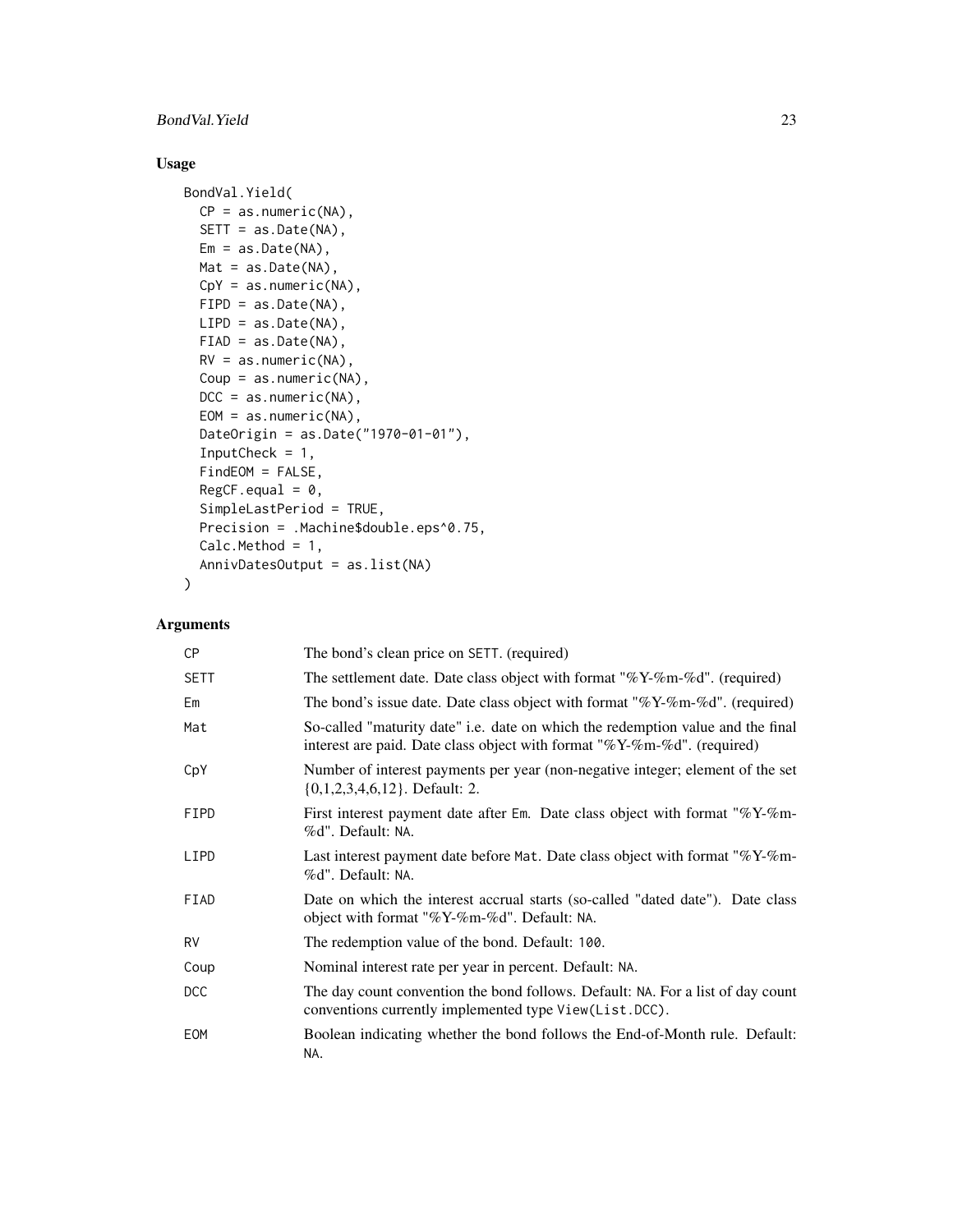| DateOrigin       | Determines the starting point for the daycount in "Date" objects. Default: "1970-<br>$01-01$ ".                                                                         |  |
|------------------|-------------------------------------------------------------------------------------------------------------------------------------------------------------------------|--|
| InputCheck       | If 1, the input variables are checked for the correct format. Default: 1.                                                                                               |  |
| FindEOM          | If TRUE, EOM is overridden by the value inferred from the data. Default: FALSE.                                                                                         |  |
| RegCF.equal      | If 0, the amounts of regular cash flows are calculated according to the stipulated<br>DCC. Any other value forces all regular cash flows to be equal sized. Default: 0. |  |
| SimpleLastPeriod |                                                                                                                                                                         |  |
|                  | Specifies the interest calculation method in the final coupon period. Default:<br>TRUE.                                                                                 |  |
| Precision        | desired precision in YtM-calculation. Default: .Machine\$double.eps^0.75.                                                                                               |  |
| Calc.Method      | If 1, discount powers are computed with the same DCC as accrued interest. If<br>0, discount powers are computed with DCC=2. Default: 1.                                 |  |
| AnnivDatesOutput |                                                                                                                                                                         |  |
|                  | A list containing the output of the function AnnivDates. Default: NA.                                                                                                   |  |

#### Details

BondVal.Yield uses the function AnnivDates to analyze the bond and computes the yield to maturity, the accrued interest, the dirty price and the sensitivity measures modified duration (Mod-DUR), MacAulay duration (MacDUR) and convexity according to the methodology presented in Djatschenko (2018). The yield to maturity is determined numerically using the Newton-Raphson method.

#### Value

CP The bond's clean price.

AccrInt The amount of accrued interest.

DP The bond's dirty price.

ytm.p.a. Annualized yield to maturity.

ModDUR.inYears Modified duration in years.

MacDUR.inYears MacAulay duration in years.

Conv.inYears Convexity in years.

ModDUR.inPeriods Modified duration in periods.

MacDUR.inPeriods MacAulay duration in periods.

Conv.inPeriods Convexity in periods.

tau Relative Position of the settlement date in regular periods.

#### References

1. Djatschenko, Wadim, The Nitty Gritty of Bond Valuation: A Generalized Methodology for Fixed Coupon Bond Analysis Allowing for Irregular Periods and Various Day Count Conventions (November 5, 2018). Available at SSRN: https://ssrn.com/abstract=3205167.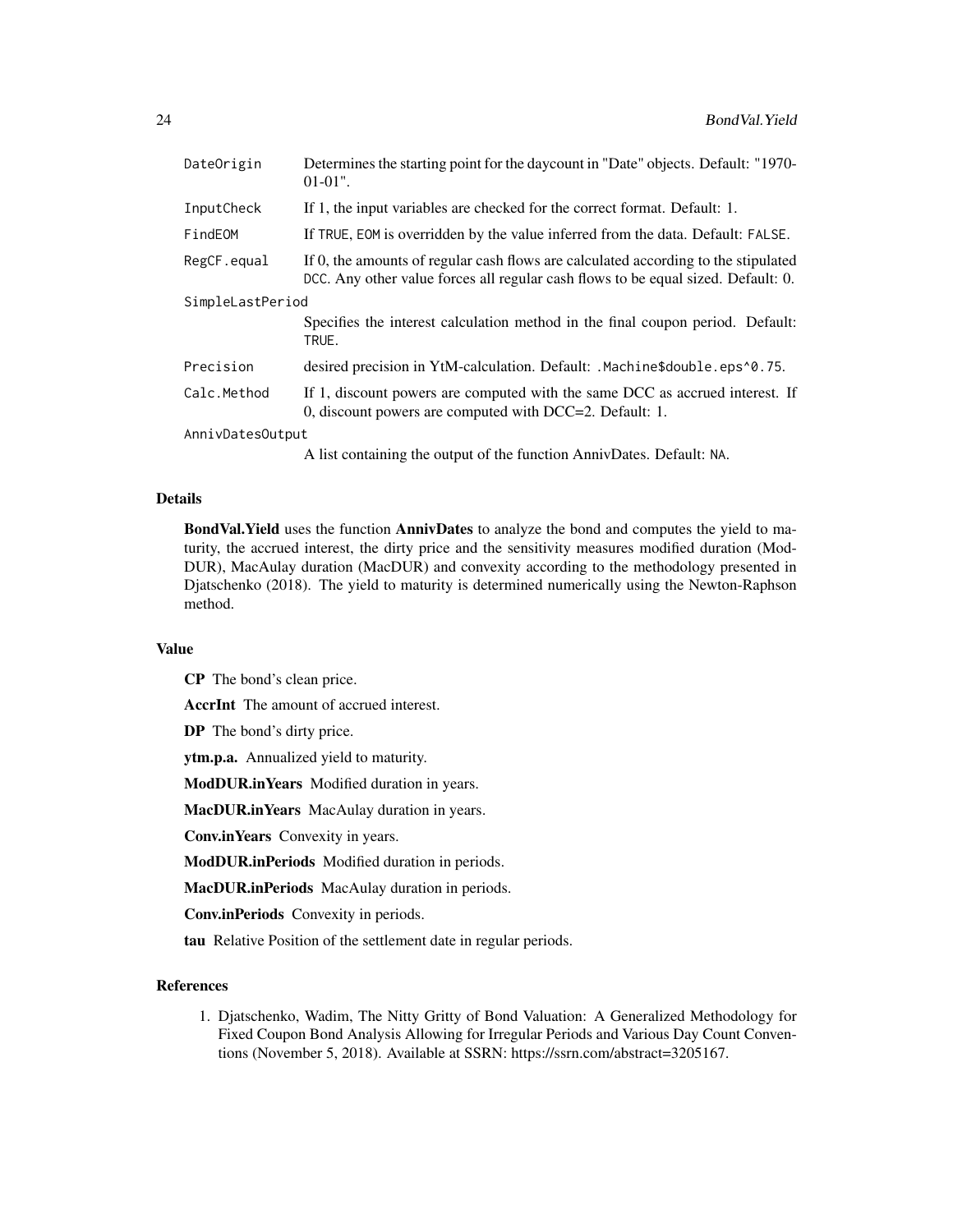#### Examples

```
data(PanelSomeBonds2016)
randombond<-sample(c(1:length(which(!(duplicated(PanelSomeBonds2016$ID.No))))),1)
df.randombond<-PanelSomeBonds2016[which(PanelSomeBonds2016$ID.No==randombond),]
PreAnalysis.randombond<-suppressWarnings(AnnivDates(
 unlist(df.randombond[
           1,c('Issue.Date','Mat.Date','CpY.Input','FIPD.Input','LIPD.Input',
               'FIAD.Input','RV.Input','Coup.Input','DCC.Input','EOM.Input')],
        use.names=FALSE)))
system.time(
 for (i in c(1:nrow(df.randombond))) {
BondVal.Yield.Output<-suppressWarnings(BondVal.Yield(
     unlist(df.randombond[i,c('CP.Input','TradeDate','Issue.Date','Mat.Date',
                'CpY.Input','FIPD.Input','LIPD.Input','FIAD.Input','RV.Input',
                'Coup.Input','DCC.Input','EOM.Input')],use.names=FALSE),
     AnnivDatesOutput=PreAnalysis.randombond))
    df.randombond$YtM.Out[i]<-BondVal.Yield.Output$ytm.p.a.
 }
)
plot(seq(1,nrow(df.randombond),by=1),df.randombond$YtM.Out,"l")
```
#### DP *DP (dirty price calculation of a fixed-coupon bond)*

#### Description

DP returns a bond's temporal and pecuniary characteristics on the desired calendar date according to the methodology presented in Djatschenko (2018).

#### Usage

```
DP(
 CP = as.numeric(NA),SETT = as.Date(NA),
 Em = as.Date(NA),Mat = as.Date(NA),CpY = as.numeric(NA),FIPD = as.Date(NA),
 LIPD = as.Date(NA),
 FIAD = as.Date(NA),
 RV = as.numeric(NA),
 Coup = as.numeric(NA),
 DCC = as.numeric(NA),EOM = as.numeric(NA),
 DateOrigin = as.Date("1970-01-01"),
```
<span id="page-24-0"></span> $DP$  25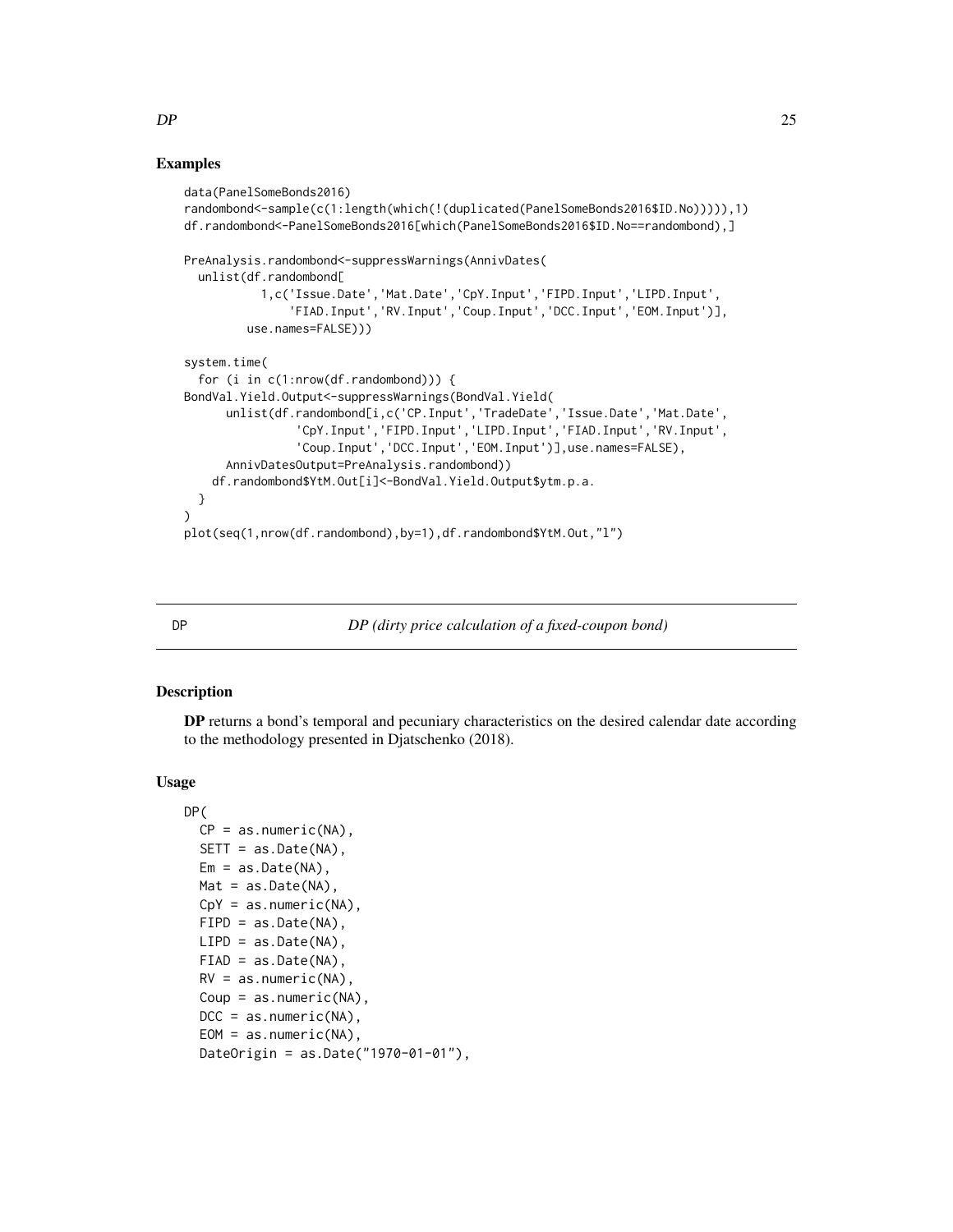```
InputCheck = 1,
  FindEOM = FALSE,
 RegCF.equals = 0,AnnivDatesOutput = as.list(NA)
)
```
## Arguments

| <b>CP</b>        | The bond's clean price.                                                                                                                                                 |  |
|------------------|-------------------------------------------------------------------------------------------------------------------------------------------------------------------------|--|
| <b>SETT</b>      | The settlement date. Date class object with format "% $Y$ -%m-%d". (required)                                                                                           |  |
| Em               | The bond's issue date. Date class object with format "%Y-%m-%d". (required)                                                                                             |  |
| Mat              | So-called "maturity date" i.e. date on which the redemption value and the final<br>interest are paid. Date class object with format "%Y-%m-%d". (required)              |  |
| CpY              | Number of interest payments per year (non-negative integer; element of the set<br>$\{0,1,2,3,4,6,12\}$ . Default: 2.                                                    |  |
| <b>FIPD</b>      | First interest payment date after Em. Date class object with format "%Y-%m-<br>%d". Default: NA.                                                                        |  |
| LIPD             | Last interest payment date before Mat. Date class object with format "%Y-%m-<br>%d". Default: NA.                                                                       |  |
| FIAD             | Date on which the interest accrual starts (so-called "dated date"). Date class<br>object with format "%Y-%m-%d". Default: NA.                                           |  |
| <b>RV</b>        | The redemption value of the bond. Default: 100.                                                                                                                         |  |
| Coup             | Nominal interest rate per year in percent. Default: NA.                                                                                                                 |  |
| <b>DCC</b>       | The day count convention the bond follows. Default: NA. For a list of day count<br>conventions currently implemented type View(List.DCC).                               |  |
| EOM              | Boolean indicating whether the bond follows the End-of-Month rule. Default:<br>NA.                                                                                      |  |
| DateOrigin       | Determines the starting point for the daycount in "Date" objects. Default: "1970-<br>$01-01$ ".                                                                         |  |
| InputCheck       | If 1, the input variables are checked for the correct format. Default: 1.                                                                                               |  |
| FindEOM          | If TRUE, EOM is overridden by the value inferred from the data. Default: FALSE.                                                                                         |  |
| RegCF.equal      | If 0, the amounts of regular cash flows are calculated according to the stipulated<br>DCC. Any other value forces all regular cash flows to be equal sized. Default: 0. |  |
| AnnivDatesOutput |                                                                                                                                                                         |  |
|                  |                                                                                                                                                                         |  |

A list containing the output of the function AnnivDates. Default: NA.

## Details

The function DP generates a list of the two data frames Dates and Cash, which contain the relevant date-related and pecuniary characteristics that were either provided by the user or calculated by the function. Value provides further information on the output.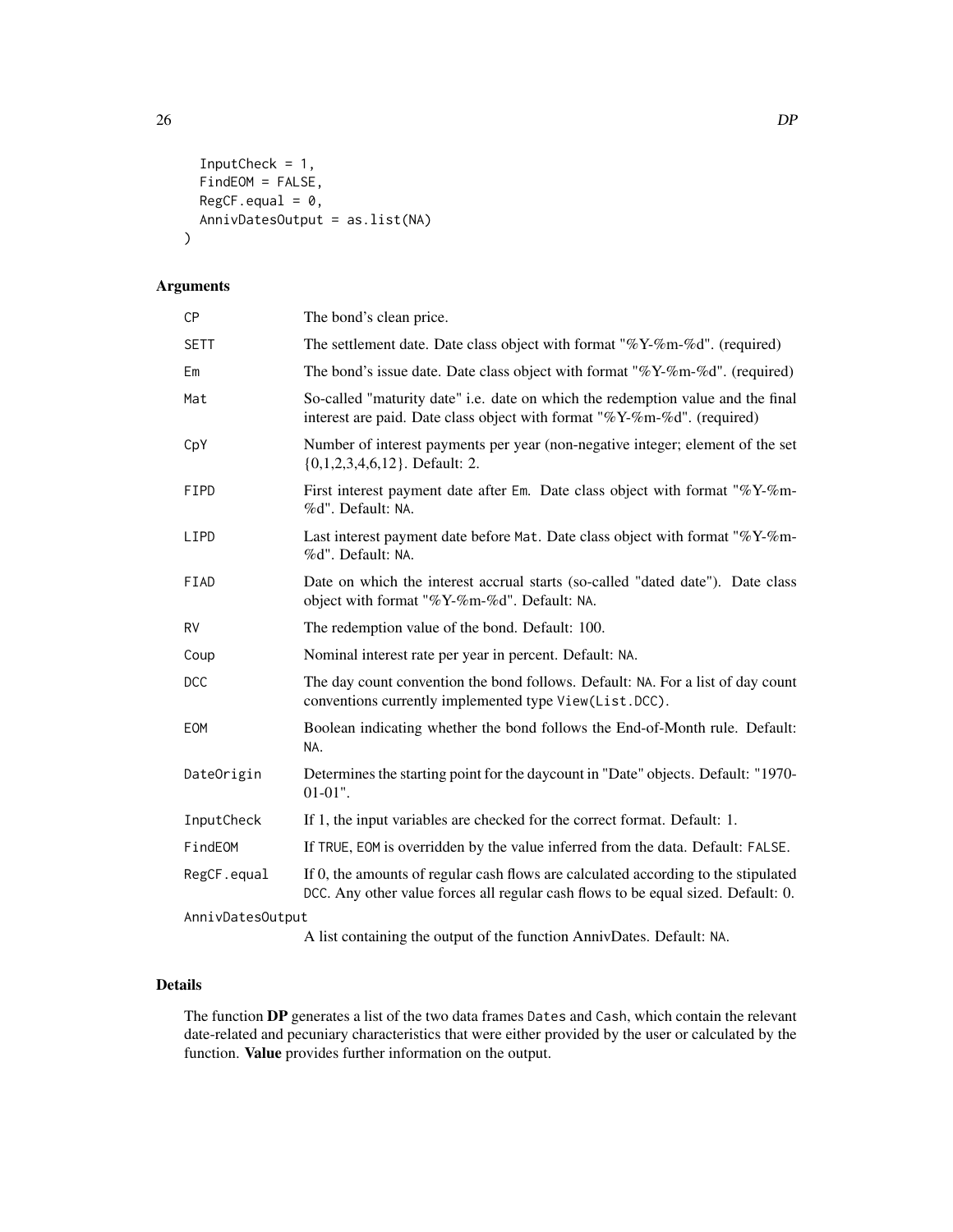## Value

*Dates* (data frame) *Previous\_CouponDate*

```
SettlementDate
Next_CouponDate
DaysAccrued The number of days accrued from Previous_CouponDate to Next_CouponDate,
    incl. the earlier and excl. the later date.
```
*DaysInPeriod* The number of interest accruing days in the coupon period from *Previous\_CouponDate* to *Next\_CouponDate*.

*Cash* (data frame) *Dirty\_Price* Sum of *Clean\_Price* and *Accrued\_Interest*.

*Clean\_Price* The clean price entered.

*Accrued\_Interest* The amount of accrued interest on *SettlementDate*.

*CouponPayment* The interest payment on *Next\_CouponDate*.

#### References

1. Djatschenko, Wadim, The Nitty Gritty of Bond Valuation: A Generalized Methodology for Fixed Coupon Bond Analysis Allowing for Irregular Periods and Various Day Count Conventions (November 5, 2018). Available at SSRN: https://ssrn.com/abstract=3205167.

## Examples

```
CP<-rep(100,16)
SETT<-rep(as.Date("2014-10-15"),16)
Em<-rep(as.Date("2013-11-30"),16)
Mat<-rep(as.Date("2021-04-21"),16)
CpY<-rep(2,16)
FIPD<-rep(as.Date("2015-02-28"),16)
LIPD<-rep(as.Date("2020-02-29"),16)
FIAD<-rep(as.Date("2013-11-30"),16)
RV<-rep(100,16)
Coup <- rep(5.25,16)
DCC<-seq(1,16,by=1)
DP.DCC_Comparison<-data.frame(CP,SETT,Em,Mat,CpY,FIPD,LIPD,FIAD,RV,Coup,DCC)
# you can pass an array to AnnivDates
List<-suppressWarnings(
        AnnivDates(unlist(DP.DCC_Comparison[1,c(3:11)],use.names=FALSE))
)
# and use its output in DP
suppressWarnings(
       DP(unlist(DP.DCC_Comparison[1,c(1:11)],use.names=FALSE),AnnivDatesOutput=List)
)
# or just apply DP to the data frame
DP.Output<-suppressWarnings(
              apply(DP.DCC_Comparison[,c('CP','SETT','Em','Mat','CpY','FIPD',
                                            'LIPD','FIAD','RV','Coup','DCC')],
                     1,function(y) DP(y[1],y[2],y[3],y[4],y[5],y[6],y[7],
```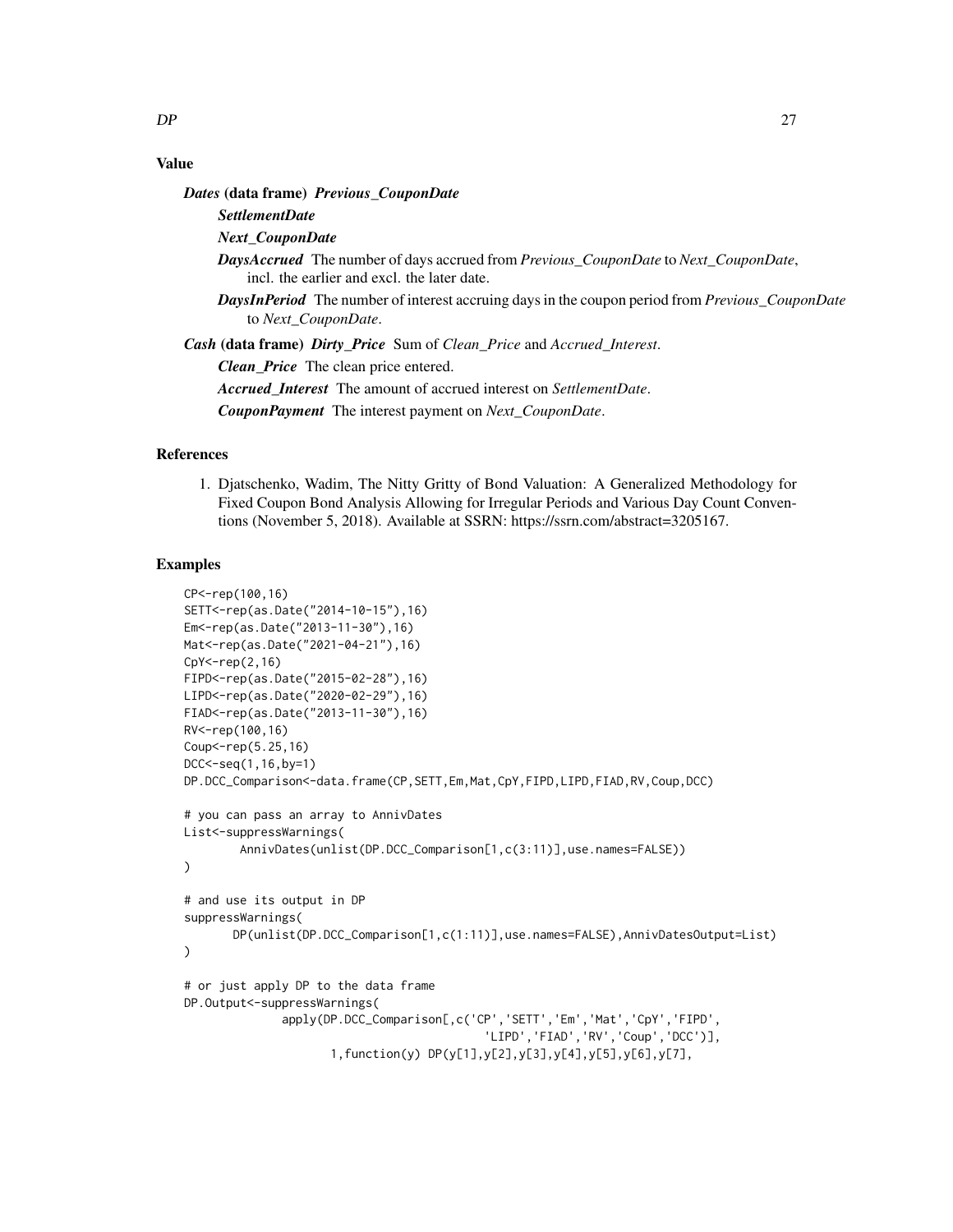y[8],y[9],y[10],y[11])))

<span id="page-27-0"></span>DiryPrice<-do.call(rbind,lapply(lapply(DP.Output, `[[`, 2), `[[`, 1)) DP.DCC\_Comparison<-cbind(DP.DCC\_Comparison,DiryPrice) DP.DCC\_Comparison

List.DCC *List of the day count conventions implemented.*

#### Description

List of the day count conventions implemented.

#### Usage

data(List.DCC)

#### Format

A data frame with 16 rows and 3 variables:

DCC Identifier.

DCC.Name Names of the day count convention.

DCC.Reference Reference.

#### References

- 1. Banking Federation of the European Union (EBF), 2004, Master Agreement for Financial Transactions - Supplement to the Derivatives Annex - Interest Rate Transactions.
- 2. Caputo Silva, Anderson, Lena Oliveira de Carvalho, and Octavio Ladeira de Medeiros, 2010, *Public Debt: The Brazilian Experience* (National Treasury Secretariat and World Bank, Brasilia, BR).
- 3. International Capital Market Association (ICMA), 2010, Rule 251 Accrued Interest Calculation - Excerpt from ICMA's Rules and Recommendations.
- 4. Investment Industry Association of Canada (IIAC), 2018, Canadian Conventions in Fixed Income Markets - A Reference Document of Fixed Income Securities Formulas and Practices; Release: 1.3.
- 5. International Swaps and Derivatives Association (ISDA), Inc., 1998, "EMU and Market Conventions: Recent Developments".
- 6. International Swaps and Derivatives Association (ISDA), 2006, Inc., *2006 ISDA Definitions.*, New York.
- 7. Itau Unibanco S.A., 2017, Brazilian Sovereign Fixed Income and Foreign Exchange Markets - Handbook (First Edition).
- 8. Krgin, Dragomir, 2002, The Handbook of Global Fixed Income Calculations. (Wiley, New York).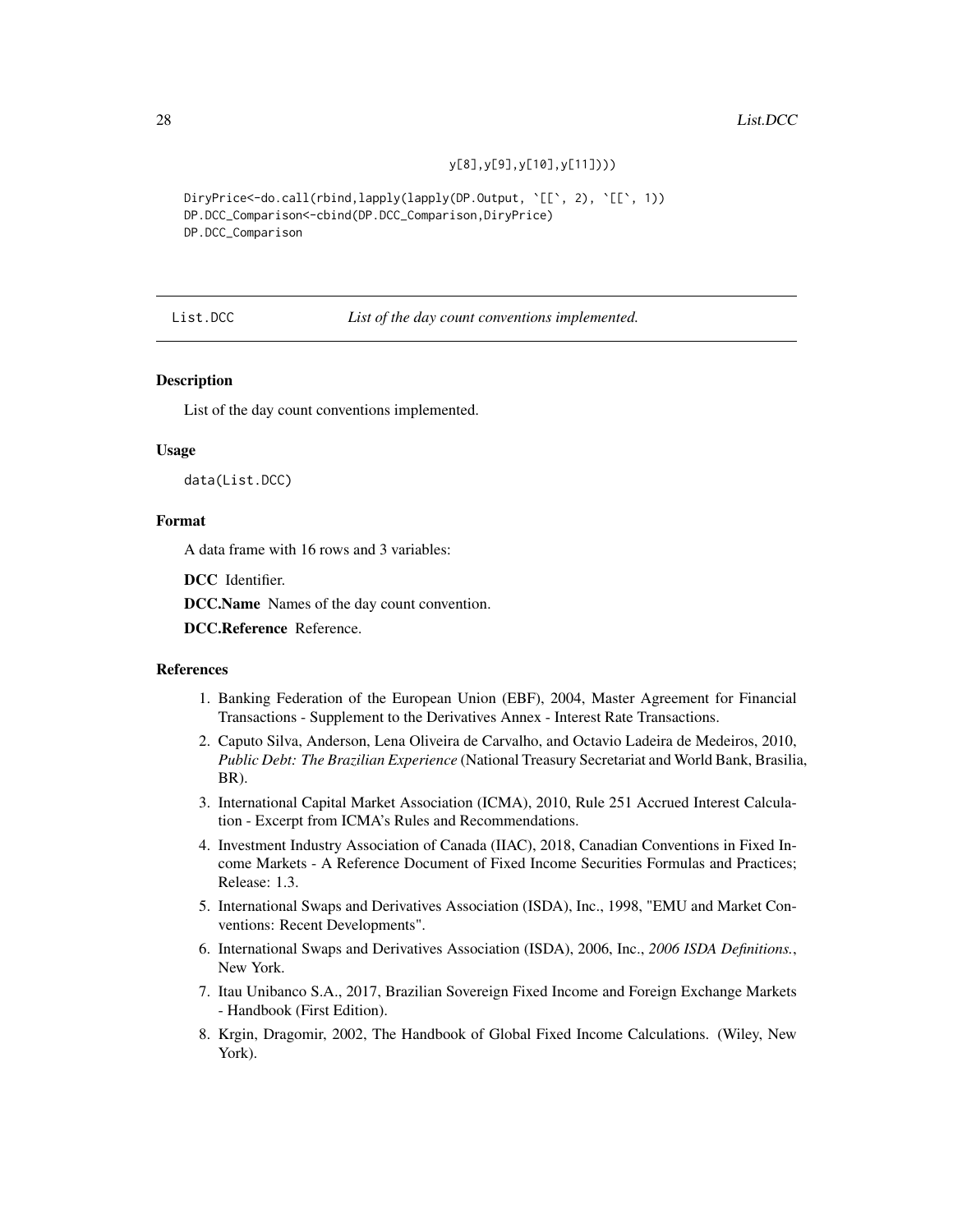- <span id="page-28-0"></span>9. Mayle, Jan, 1993, Standard Securities Calculation Methods: Fixed Income Securities Formulas for Price, Yield, and Accrued Interest, volume 1, New York: Securities Industry Association, third edition.
- 10. Municipal Securities Rulemaking Board (MSRB), 2017, MSRB Rule Book, Washington, DC: Municipal Securities Rulemaking Board.
- 11. SWX Swiss Exchange and D. Christie, 2003, "Accrued Interest & Yield Calculations and Determination of Holiday Calendars".

NonBusDays.Brazil *Non-business days in Brazil from 1946-01-01 to 2299-12-31.*

#### Description

This data frame contains all Saturdays and Sundays and the following Brazilian national holidays:

- New Year's Day (always on 01. Jan)
- Shrove Monday (variable date)
- Shrove Tuesday (variable date)
- Good Friday (variable date)
- Tiradentes' Day (always on 21. Apr)
- Labour Day (always on 01. May)
- Corpus Christi (variable date)
- Independence Day (always on 07. Sep)
- Our Lady of Aparecida (always on 12. Oct)
- All Souls' Day (always on 02. Nov)
- Republic Day (always on 15. Nov)
- Christmas Day (always on 25. Dec)

#### Usage

data(NonBusDays.Brazil)

#### Format

A data frame with 40378 rows and 3 variables:

- Holiday.Name
- Date
- Weekday

#### References

Itau Unibanco S.A., 2017, Brazilian Sovereign Fixed Income and Foreign Exchange Markets - Handbook (First Edition).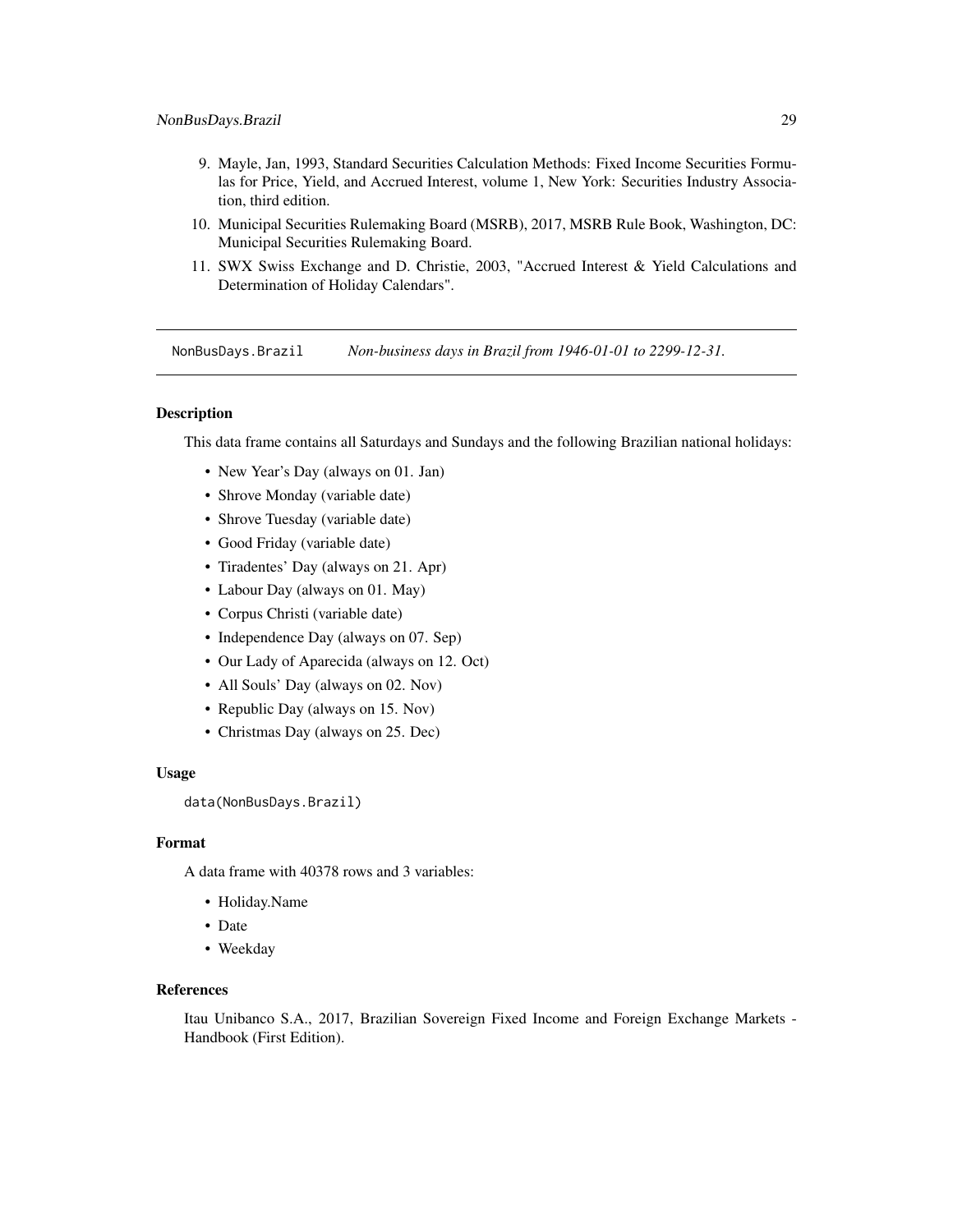<span id="page-29-0"></span>PanelSomeBonds2016 *A panel of of 100 plain vanilla fixed coupon corporate bonds.*

#### **Description**

A simulated dataset of 100 plain vanilla fixed coupon corporate bonds issued in 2016.

#### Usage

data(PanelSomeBonds2016)

#### Format

A data frame with 12718 rows and 16 variables:

ID.No Identification number of the security.

Coup.Type Type of the bond's coupon.

Issue.Date The bond's issue date. Object of class Date with format "%Y-%m-%d".

FIAD.Input Date on which the interest accrual starts (so-called "dated date"). Object of class Date with format "%Y-%m-%d".

FIPD.Input First interest payment date after Issue.Date. Object of class Date with format "%Y-%m-%d".

- LIPD.Input Last interest payment date before Mat.Date. Object of class Date with format "%Y-%m-%d".
- Mat.Date So-called "maturity date" i.e. date on which the redemption value and the final interest are paid. Object of class Date with format "%Y-%m-%d".

CpY.Input Number of interest payments per year. Object of class numeric.

Coup.Input The nominal interest p.a. of the bond in percent. Object of class numeric.

RV.Input The face value (= redemption value, par value) of the bond in percent.

DCC.Input The day count convention the bond follows. Type ?AccrInt for details.

EOM.Input Boolean indicating whether the bond follows the End-of-Month rule.

TradeDate The calendar date on which the clean price was observed.

SETT The settlement date that corresponds to TradeDate.

CP.Input The clean price of the bond on TradeDate.

YtM.Input The annualized yield to maturity of the bond on TradeDate.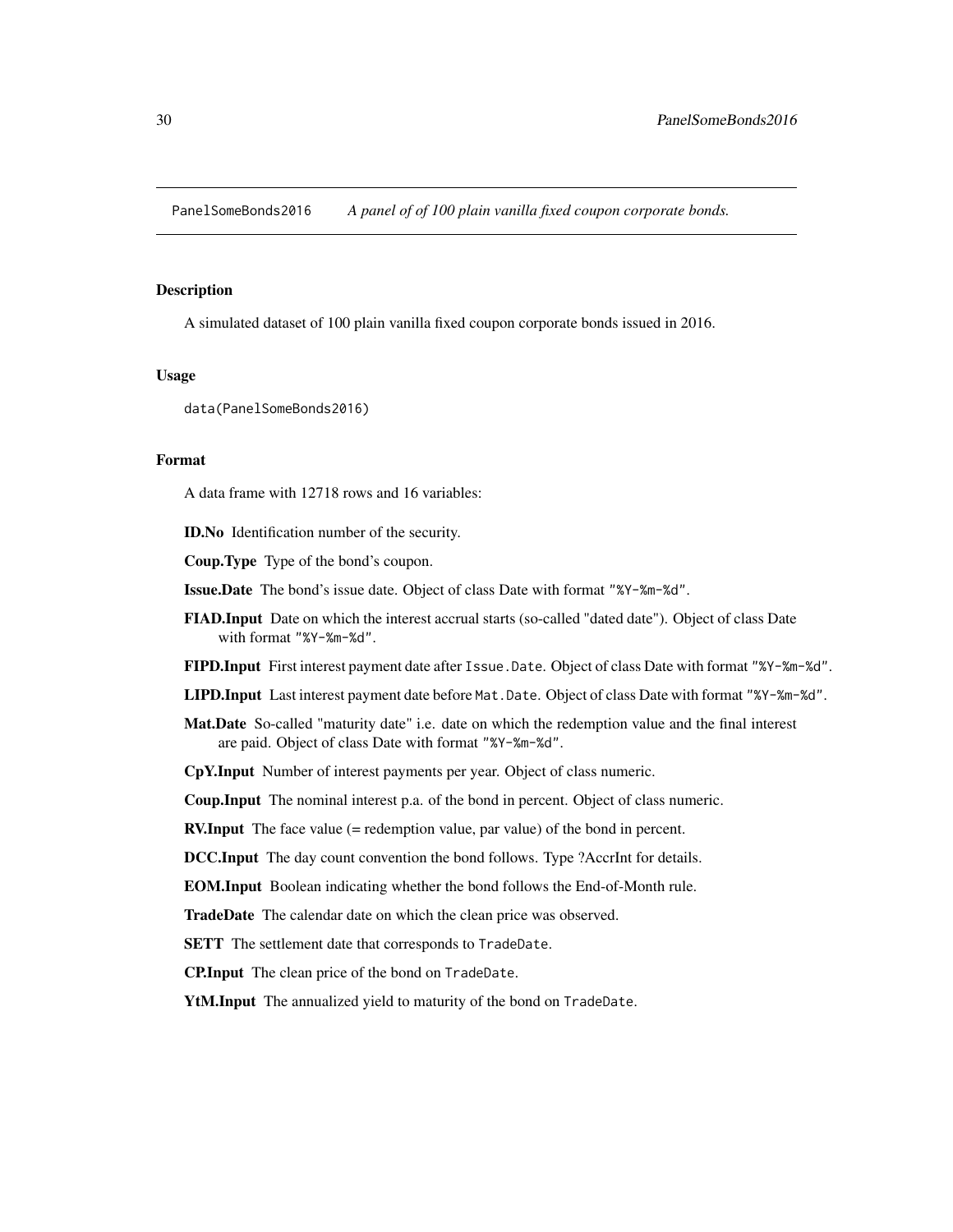<span id="page-30-0"></span>

#### Description

A simulated dataset of 100 plain vanilla fixed coupon corporate bonds issued in 2016.

#### Usage

data(SomeBonds2016)

#### Format

A data frame with 100 rows and 12 variables:

ID.No Identification number of the security.

Coup.Type Type of the bond's coupon.

Issue.Date The bond's issue date. Object of class Date with format "%Y-%m-%d".

- FIAD.Input Date on which the interest accrual starts (so-called "dated date"). Object of class Date with format "%Y-%m-%d".
- FIPD.Input First interest payment date after Issue.Date. Object of class Date with format "%Y-%m-%d".
- LIPD.Input Last interest payment date before Mat.Date. Object of class Date with format "%Y-%m-%d".
- Mat.Date So-called "maturity date" i.e. date on which the redemption value and the final interest are paid. Object of class Date with format "%Y-%m-%d".

CpY.Input Number of interest payments per year. Object of class numeric.

Coup.Input The nominal interest p.a. of the bond in percent. Object of class numeric.

**RV.Input** The face value (= redemption value, par value) of the bond in percent.

DCC.Input The day count convention the bond follows. Type ?AccrInt for details.

EOM.Input Boolean indicating whether the bond follows the End-of-Month rule.